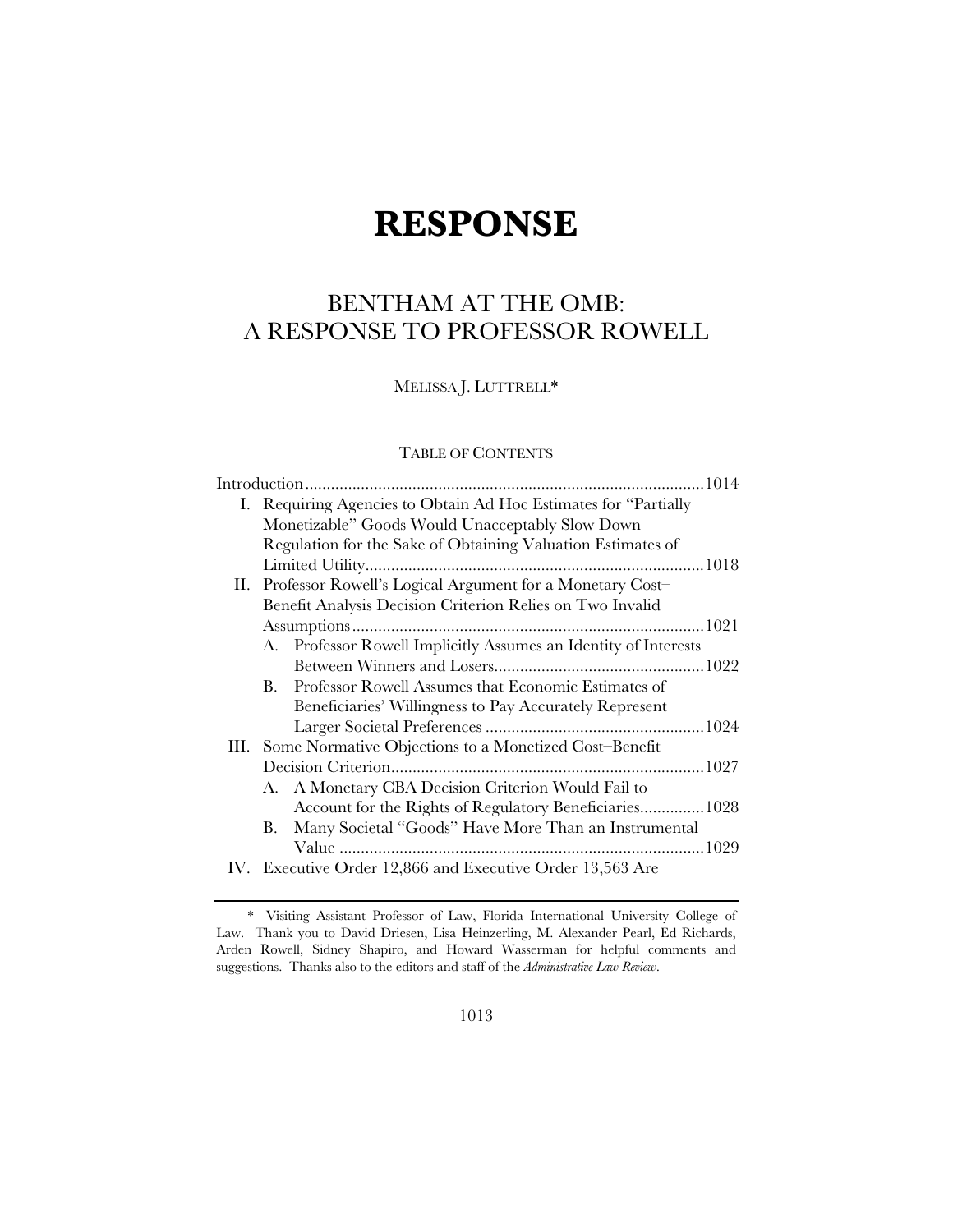Unambiguous in that Neither Requires Regulations to Pass a "Monetary CBA" .......................................................................... 1030 V. Despite Methodological Imperfections in NHTSA's CBA,

OIRA Should Not Block the Pending Backover Rule .................. 1031

#### **INTRODUCTION**

In her September 2012 article, *Partial Valuation in Cost–Benefit Analysis*  (*Partial Valuation*),1 and in a related May 2012 essay for RegBlog,2 Arden Rowell argues that regulators should stop "refusing"3 to place dollar figures on some goods, like "emotional goods,"4 that are incommensurable with money; if people are willing to pay *anything* for such goods, then before agencies propose major new regulations, a dollar figure should be generated to express these goods' monetary values for use in regulatory  $cost$ -benefit analyses (CBAs).<sup>5</sup> She argues that, in its analysis of a pending regulation that would make rearview cameras standard auto safety equipment, the National Highway Traffic Safety Administration (NHTSA) should have monetized the value of the unique trauma experienced by parents who back over and kill their own children.6 This emotional harm may be technically incommensurable with money, but if people are willing to pay something to avoid it then it is not totally non-monetizable, and so, she argues, it must be possible to express some portion of its total holistic

 <sup>1.</sup> Arden Rowell, *Partial Valuation in Cost–Benefit Analysis*, 64 ADMIN. L. REV. 723 (2012).

 <sup>2.</sup> Arden Rowell, *Valuing the Rear-view Camera Rule*, REGBLOG (May 30, 2012), http://www.law.upenn.edu/blogs/regblog/2012/05/30-rowell-camera.html.

 <sup>3.</sup> Rowell, *supra* note 1, at 724; *see also* Rowell, *supra* note 2.

 <sup>4.</sup> Rowell, *supra* note 1, at 724.

 <sup>5.</sup> *Id*.

 <sup>6.</sup> *Id*. at 737, 742; Federal Motor Vehicle Safety Standard, Low-Speed Vehicles Phase-In Reporting Requirements, 75 Fed. Reg. 76,186 (proposed Dec. 7, 2010) (to be codified at 49 C.F.R. pts. 571, 585). A 2008 law directed the National Highway Traffic Safety Administration (NHTSA) to establish improved rearview standards to protect bicyclists and pedestrians from being struck by reversing vehicles. *See* Cameron Gulbransen Kids Transportation Safety Act of 2007, Pub. L. No. 110–189, 122 Stat. 639–642 (2008) (codified as amended at 49 U.S.C. § 30111 (Supp. 2011)). As of October 6, 2012, a proposed final rule that would require automakers to phase in rearview cameras for all passenger vehicles is currently under review at the Office of Management and Budget (OMB), where it has been "under review" since November 16, 2011. *See* OFFICE OF INFO. & REGULATORY AFFAIRS, Federal Motor Vehicle Safety Standard No. 111, Rearview Mirrors, REGINFO, http://www.reginfo.gov/public/do/eAgendaViewRule?pubId=201110&RIN= 2127-AK43 (last visited on Nov. 30, 2012); *infra* Part V. The agency has stated that it plans to finalize a rule by the end of 2012. Peter Valdes-Dapena, *Rearview Car Camera Rules Delayed by U.S.*, CNNMONEY, Feb. 29, 2012, http://money.cnn.com/2012/02/29/autos/ rearview\_cameras\_postponed/index.htm.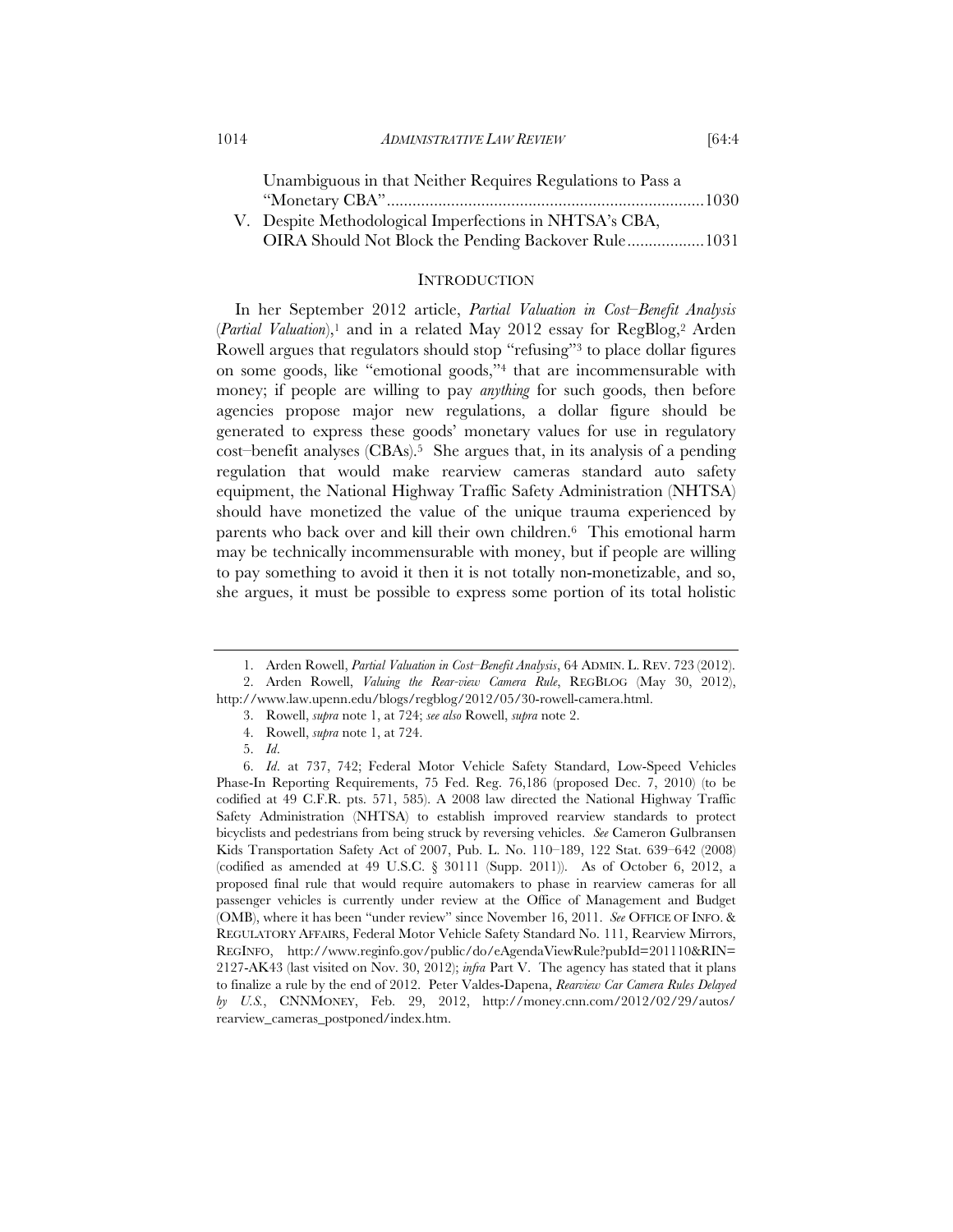value in dollar terms.7 She argues that the regulation should be blocked by the Office of Management and Budget (OMB) until "the agency completes an adequate analysis."8

But NHTSA cannot pull a defensible monetary value for this highly specific trauma out of thin air. The proposed expanded monetization process would require agencies to acquire ad hoc valuation estimates for any regulatory goods that are incommensurable with money, but for which there exists some "willingness to pay," goods that often could not be even partially monetized without significant new research. This "partial valuation" process would attempt to disaggregate the incommensurable good's holistic value by separating out the estimated monetizable portion of the good from its non-monetized "remainder,"9 which risks being forgotten in the analysis once a monetary value is assigned.

Partial valuation is already contained in the regulatory economist's toolbox: few would contend that the dollar values commonly assigned to human lives for the purpose of regulatory analyses represent complete accountings of those lives' holistic values, yet human lives are already regularly included in CBAs. At issue is the extent to which this incomplete monetization of incommensurables should be understood to be mandatory.

Any expanded partial valuation requirement would inevitably delay many vital lifesaving and environmental regulations and would commandeer scarce agency resources that might be better used in other ways by regulatory agencies. And it seems unlikely that policymakers will make better choices if incommensurable benefits are always broken apart into the proposed components instead of being described narratively and holistically in at least some analyses.

Thus, it is critical to examine the reasons Professor Rowell offers for arguing that agency CBAs should monetize all regulatory goods for which any willingness to pay exists, including goods that are currently expressed in nonmonetized, narrative form in agency regulatory analyses.

Professor Rowell contends in *Partial Valuation* that the executive orders governing regulatory review might not permit any consideration of nonmonetized benefits when agencies are deciding whether the benefits of proposed regulations justify their costs—a threshold determination agencies are directed to make before regulating (unless exempted by law).10 If this

 <sup>7.</sup> Rowell, *supra* note 1, at 737, 742.

 <sup>8.</sup> Rowell, *supra* note 2.

 <sup>9.</sup> Rowell, *supra* note 1, at 734, 739.

 <sup>10.</sup> *See id*. at 725 ("If an agency is considering a rule for which the monetized costs exceed the monetized benefits, can the consideration of non-quantifiable benefits tip the balance?"); *id.* at 731 (describing "the question of whether non-monetizable benefits should affect the result of a cost–benefit analysis" as a "dilemma"); *see also infra* Part IV.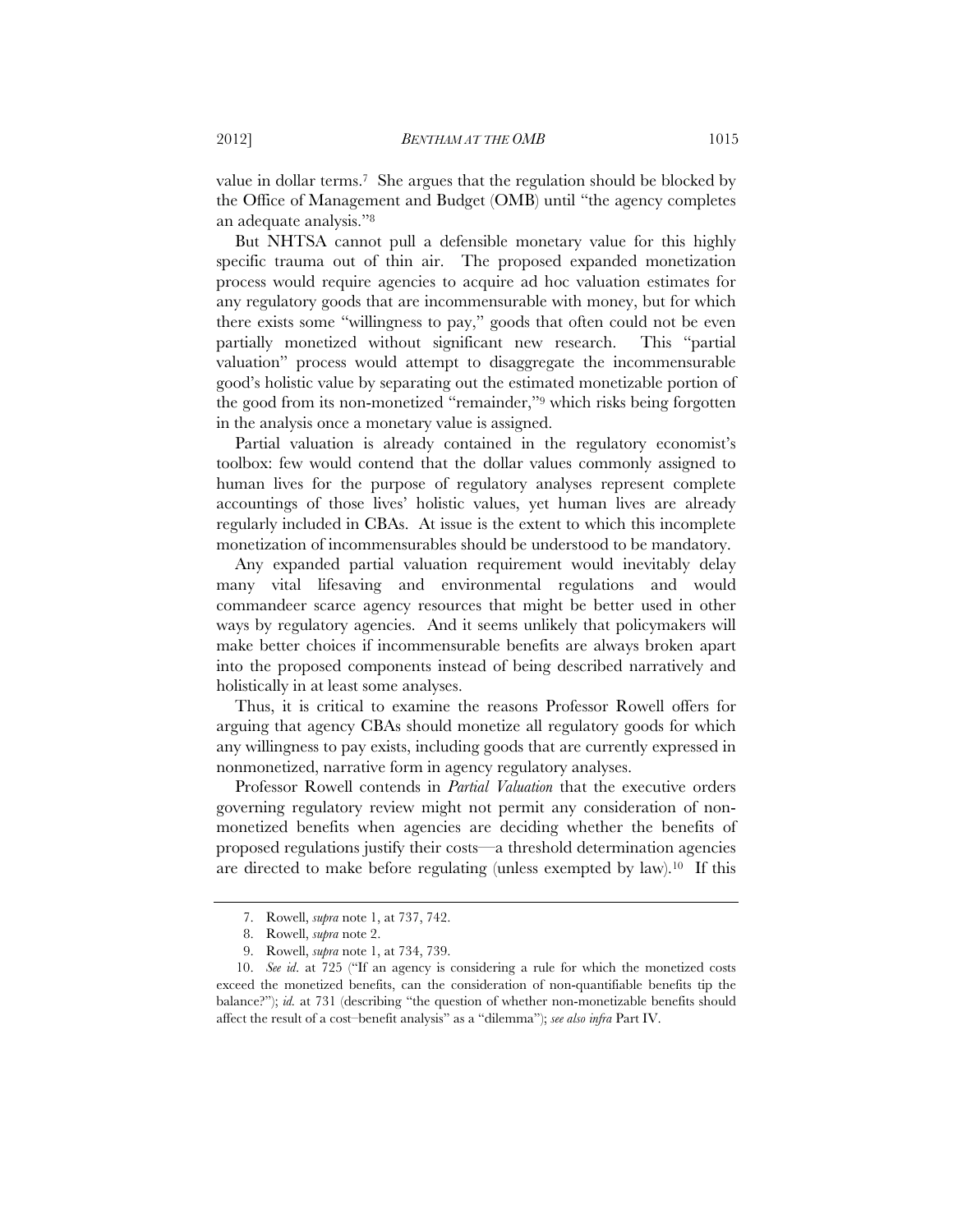were the case, then regulators seeking to protect health, safety, or the environment would have a strong incentive to find dollar values for any non-monetized but partially monetizable benefits, perhaps even when this process would delay the effective date of a regulation in a way that will cost lives, as with NHTSA's backover regulation.

However, no executive order prohibits agencies from considering and narratively describing non-monetized benefits in CBA, and the OMB's guidelines on completing regulatory CBA actually encourage this practice.11 Professor Rowell's assertion that it is an open question whether regulators determining if a rule's benefits justify its costs can even look at non-monetized benefits is alarming, because—if accepted—it could ratchet down the optimal level of stringency for many regulations with valuable benefits that are incommensurable with money.

The rationale for adopting partial monetization that Professor Rowell provides in her related RegBlog essay is even more alarming for its potential to ratchet down the stringency of regulations.12 There, she attempts to establish, via a sort of logical proof, that when choosing which regulations to block and which to release, policymakers at the OMB's Office of Information and Regulatory Affairs (OIRA) should adhere to the principle that a regulation should never cost more, in money, than "people are willing to pay," in money.13 Thus, even if some regulatory goods are wholly or partially incommensurable with money, and even if it is impossible to express all the benefits of a regulation in dollars, as a matter of public policy OIRA should block any regulations whose monetary costs are projected to exceed the estimated amount of money that "people are willing to pay."<sup>14</sup>

The policy implications of this analysis are dramatic, as it would defend the way regulators and OIRA actually treat non-monetizable goods in realworld regulatory decisionmaking,<sup>15</sup> a practice that, until now, had enjoyed

 15. *See* Melissa J. Luttrell, *The Case for Differential Discounting: How a Small Rate Change Could Help Agencies Save More Lives and Make More Sense*, 3 WM. & MARY POL'Y REV. 80, 108–

 <sup>11.</sup> OFFICE OF MGMT. & BUDGET, CIRCULAR A-4 (2003), 10, *available at* http://www.whitehouse.gov/sites/default/files/omb/assets/omb/circulars/a004/a-4.pdf [hereinafter OMB, CIRCULAR A-4]; *see also infra* Part IV.

 <sup>12.</sup> *See* Rowell, *supra* note 2. The contentions made in Professor Rowell's RegBlog essay have enormous policy implications for the stringency of future public health and environmental safeguards, and are thus well worth addressing on their individual merits, as well as in conjunction with the related arguments made in *Partial Valuation*.

 <sup>13.</sup> *Id.*

 <sup>14.</sup> *Id*. The troubling position that the OMB's Office of Information and Regulatory Affairs (OIRA), acting under the authority of executive orders, can and should have the amount of influence Professor Rowell advocates over executive agency regulators is addressed at *infra* note 89 and the accompanying text.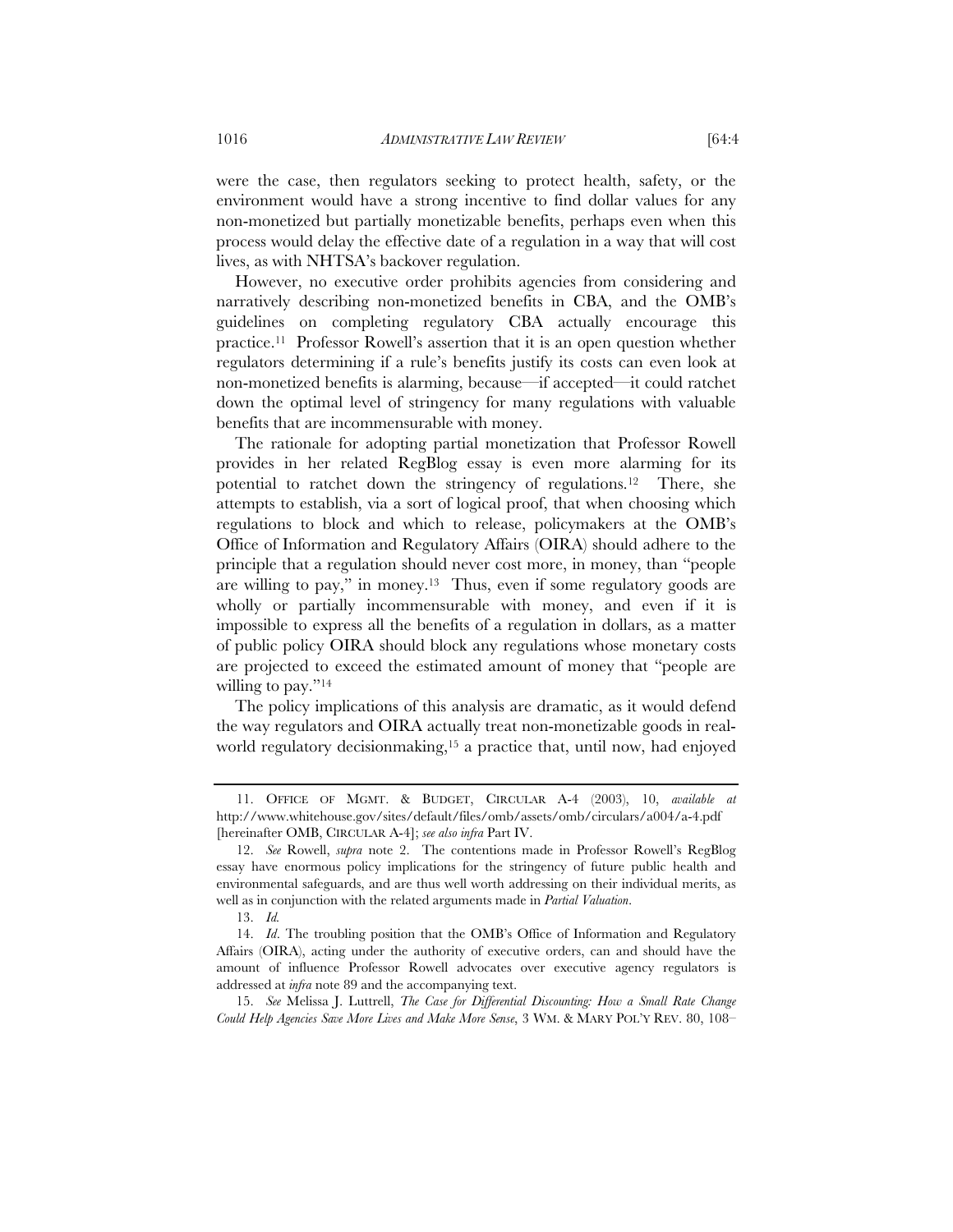almost no support in the literature.16 This rationale for a wholly monetary CBA-based decision criterion is particularly interesting, as it purports to depend on neither utilitarianism nor welfarism<sup>17</sup> for its validity.<sup>18</sup>

If Professor Rowell's analysis here were correct, it would arguably provide a compelling policy reason for regulators to attempt to monetize benefits in the manner she proposes. However, to reach her conclusion, Professor Rowell implicitly depends on a false assumption that there is an identity of interests between regulatory winners and losers; without this identity of interests, it is simply utilitarianism recast.19 Professor Rowell also incorrectly assumes that economic valuations based on estimated willingness to pay, as this figure is assessed in CBA, will fully reflect larger, societal preferences.<sup>20</sup> Without these assumptions, which are necessary to support her logical argument, Professor Rowell's claim resolves to a highly controversial normative assertion, one that requires a normative defense she does not provide.

In short, the very thorough monetization of benefits envisioned by Professor Rowell will often be impracticable, or, in the case of some risks and harms, impossible. While some of the benefits agencies deem nonmonetizable could, theoretically, be monetized, commissioning the requisite studies will often be unacceptably time consuming and expensive.<sup>21</sup> This is not to say that agencies should not strive to more completely monetize regulatory benefits, which agencies often grossly underestimate in CBAs. However, a directive to monetize every benefit for which there exists any willingness to pay would too often paralyze regulators. It is preferable for regulators to continue to have the option of providing a narrative list of those benefits that they cannot practicably monetize, and for decisionmakers to retain the ability to take these unmonetized benefits into

<sup>10, 110</sup> n.93 (2011).

 <sup>16.</sup> *See* MATTHEW D. ADLER & ERIC A. POSNER, NEW FOUNDATIONS OF COST– BENEFIT ANALYSIS 4 (2006) [hereinafter, ADLER & POSNER, NEW FOUNDATIONS]; *see also*  Matthew D. Adler & Eric A. Posner, *Rethinking Cost–Benefit Analysis*, 109 YALE L.J. 165, 167 (1999). Thank you to David Driesen for raising this point in his very helpful comments.

 <sup>17.</sup> For the best known and most complete welfarist justification for the current role of cost–benefit analysis (CBA) in the regulatory state, see generally ADLER & POSNER, NEW FOUNDATIONS, *supra* note 16.

 <sup>18.</sup> *See* Rowell, *supra* note 1, at 741 n.70.

 <sup>19.</sup> *See* discussion *infra* Part II.

 <sup>20.</sup> *See* discussion *infra* Part II.

 <sup>21.</sup> In at least one rulemaking, OIRA demanded the Environmental Protection Agency (EPA) do a better job of monetizing regulatory benefits, even though EPA was unable to secure funding from the OMB for original valuation studies needed to estimate the value of these benefits. *See* Amy Sinden, Douglas A. Kysar, & David M. Driesen, *Cost–Benefit Analysis: New Foundations on Shifting Sand*, 3 REG. & GOVERNANCE 48, 54 (2009).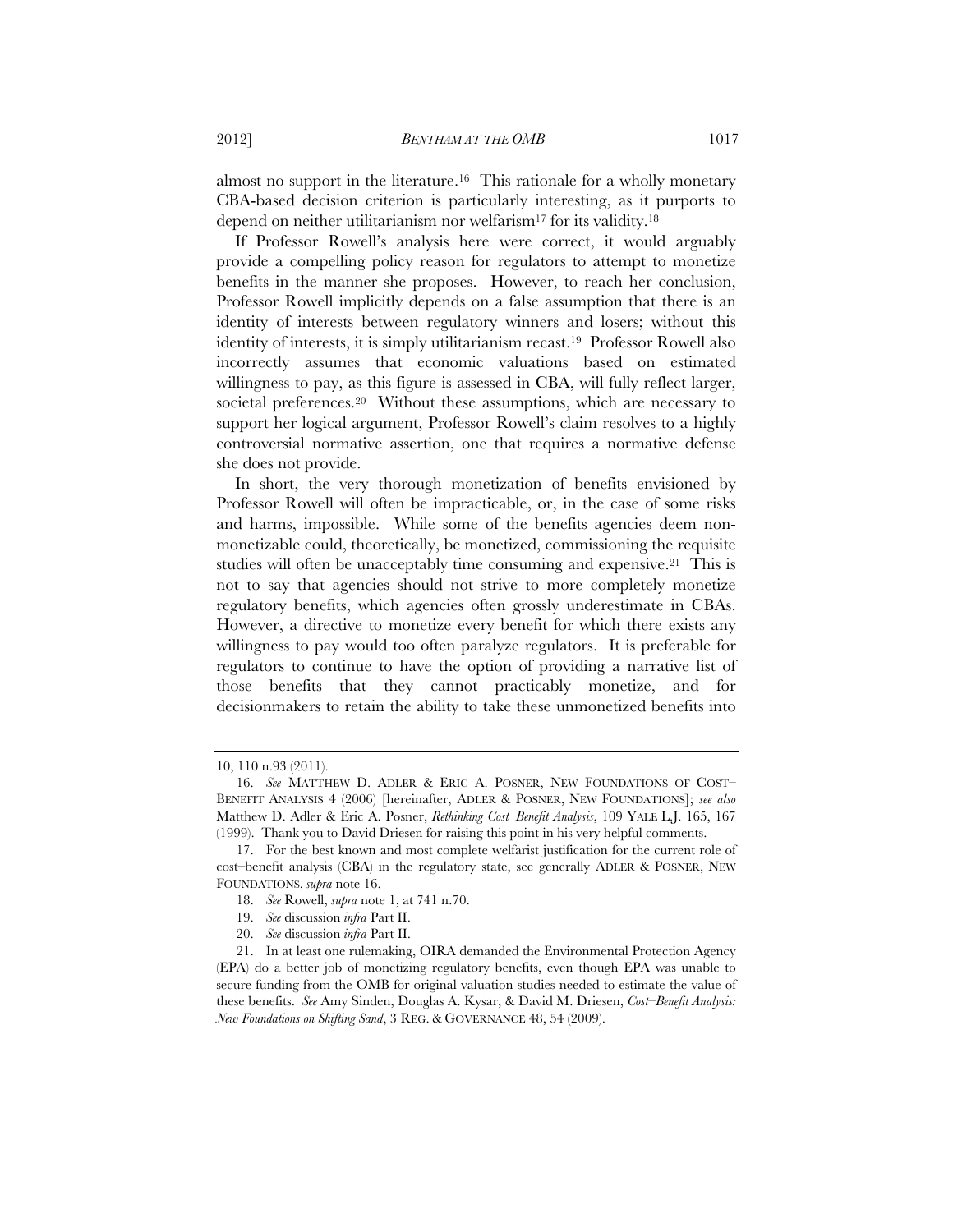This response further argues that, despite methodological imperfections in NHTSA's CBA of its rearview camera rule, a CBA that likely underestimates benefits and overestimates costs, OIRA should not attempt to block the regulation while it waits for a CBA that presents monetized benefits in excess of the rule's monetized costs. NHTSA has already established that its proposed rearview camera rule is the most cost-effective alternative that can actually accomplish the objectives of the relevant statute.<sup>22</sup> Given this now overdue statutory mandate,<sup>23</sup> OIRA simply lacks the authority to stop the rearview camera rule from moving forward. OIRA's regulatory review authority here derives from executive orders; neither OIRA nor any other executive actor can, by fiat, overrule the mandates of an act of Congress.

# I. REQUIRING AGENCIES TO OBTAIN AD HOC ESTIMATES FOR "PARTIALLY MONETIZABLE" GOODS WOULD UNACCEPTABLY SLOW DOWN REGULATION FOR THE SAKE OF OBTAINING VALUATION ESTIMATES OF LIMITED UTILITY

Professor Rowell is right that many goods classified as non-monetizable in CBAs are goods for which there does exist some willingness to pay.24 She is similarly right that parents must be willing to pay some amount of money to avoid the devastation of killing their own children in backover accidents.25 However, the value of acquiring ad hoc valuation estimates for all such partially monetizable goods that cannot be monetized without significant new research would not justify the delay and expense this extreme monetization process would require.

There are a number of benefits that agency economists deem nonmonetizable, but for which there surely exists some willingness to pay (WTP), and with more research and study, *some* of these WTP figures could be added to the benefits side of agencies' CBAs, improving the accuracy of these analyses. However, there are some goods that agencies classify as non-monetizable for very good reasons. In the case of a known or

 <sup>22.</sup> Federal Motor Vehicle Safety Standard, Low-Speed Vehicles Phase-In Reporting Requirements, 75 Fed. Reg. 76,186, 76,189 (proposed Dec. 7, 2010) (to be codified at 49 C.F.R. pts. 571, 585) ("Less expensive countermeasures . . . would not satisfy Congress's mandate for improving safety.").

 <sup>23.</sup> Cameron Gulbransen Kids Transportation Safety Act of 2007, Pub. L. No. 110- 189, § 2(b), 122 Stat. 639, 640 (2008) (codified as amended at 49 U.S.C. § 30111 (Supp. 2011)) ("The Secretary shall prescribe final standards pursuant to this subsection [Rearward Visibility] not later than 36 months after the date of enactment of this Act.").

 <sup>24.</sup> *See* Rowell, *supra* note 1, at 724.

 <sup>25.</sup> *Id.* at 742.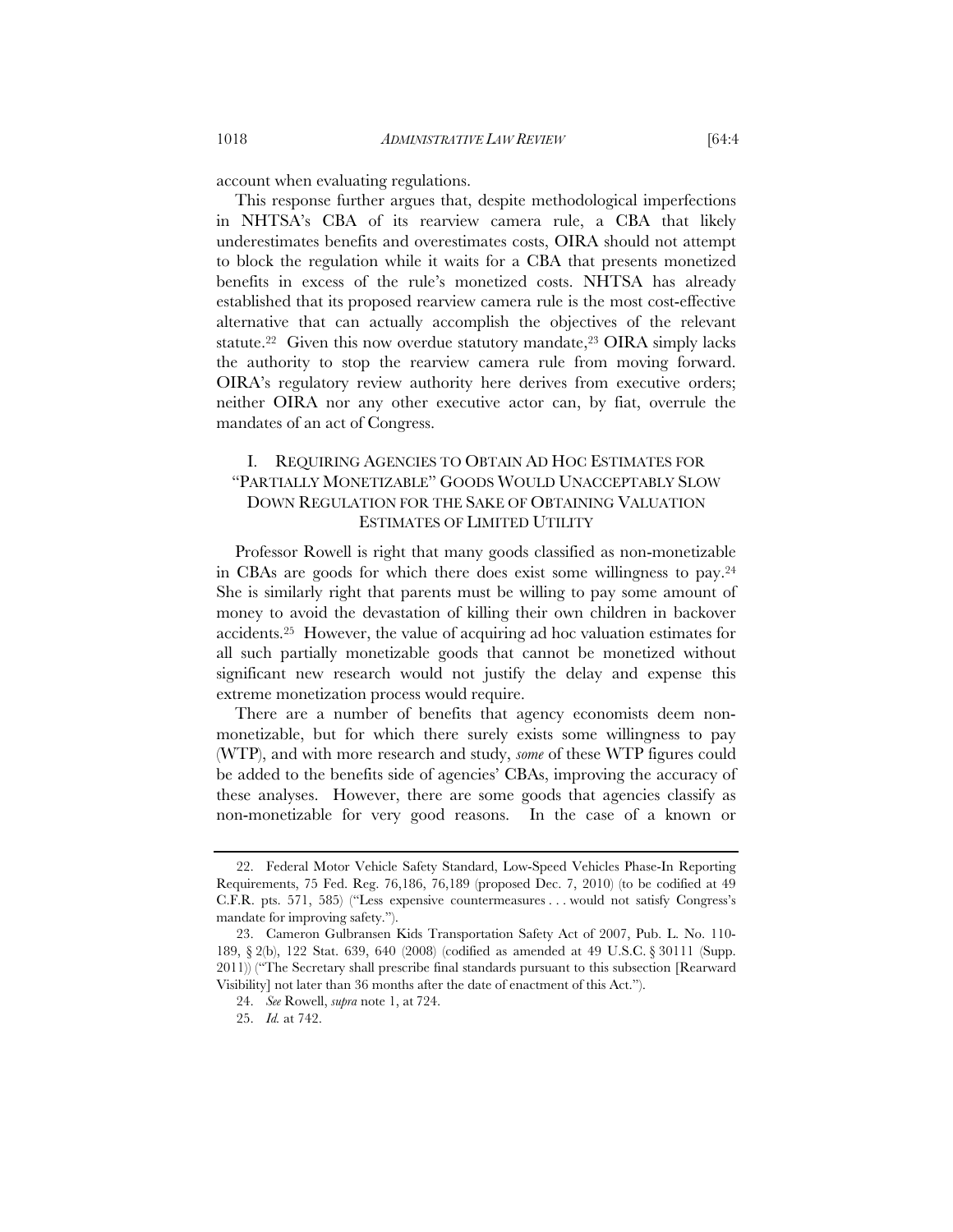suspected toxin, one reason might be that the risk of harm at the relevant exposure level is simply unknown. Another might be that the number of people who would be exposed to toxic levels of the substance in the absence of regulation is unknown. The tactic of making estimates based on what *is* known does not necessarily help:

[E]stimates of exposure risks produced by cancer risk assessment models can vary by five to ten orders of magnitude, depending on the models selected and the exposure assumptions that are plugged into those models. Translated into economic terms, differences of this magnitude are analogous to the difference between the price of a cup of coffee and the size of the national debt at its peak.26

Our level of certainty of the scope and magnitude of ecological benefits may be even lower.27 Because "many human and environmental risks are not very well understood," economists "lack empirical estimates of them."28 These gaps in understanding are not a result of lack of effort; such risks have been the subject of extensive research in universities around the world for decades. We cannot press pause on agencies' implementation of statutes while we wait for defensible estimates of all regulatory benefits for which *some* willingness to pay exists, but where analysts confront unknowns that thwart monetization.

In the Environmental Protection Agency's (EPA's) CBA for a proposed regulation of emissions from sewage sludge incinerators, it identified the following environmental benefits not monetized and not accounted for in the "net benefits" figures:

- 26,000 tons of carbon monoxide
- 96 tons of HCl
- 5,500 pounds of mercury
- 1.6 tons of cadmium
- 3 tons of lead
- 90 grams of dioxins/furans
- $\bullet$  Health effects from reduced NO2 and SO2 exposure<sup>29</sup>

How might EPA have monetized the value of the three tons of annual lead pollution the regulation will prevent? First, it would need to investigate

 <sup>26.</sup> SIDNEY A. SHAPIRO & ROBERT L. GLICKSMAN, RISK REGULATION AT RISK: RESTORING A PRAGMATIC APPROACH 94 (2003) (footnote omitted).

 <sup>27.</sup> *Id.* (stating that very "little is understood about the relationship between human activity and environmental outcomes").

 <sup>28.</sup> *Id.* at 103.

 <sup>29.</sup> RTI INT'L, REGULATORY IMPACT ANALYSIS: STANDARDS OF PERFORMANCE FOR NEW STATIONARY SOURCES AND EMISSION GUIDELINES FOR EXISTING SOURCES: SEWAGE SLUDGE INCINERATION UNITS 1–3 (2010), *available at* http://www.regulations.gov/ #!documentDetail;D=EPA-HQ-OAR-2009-0559-0042.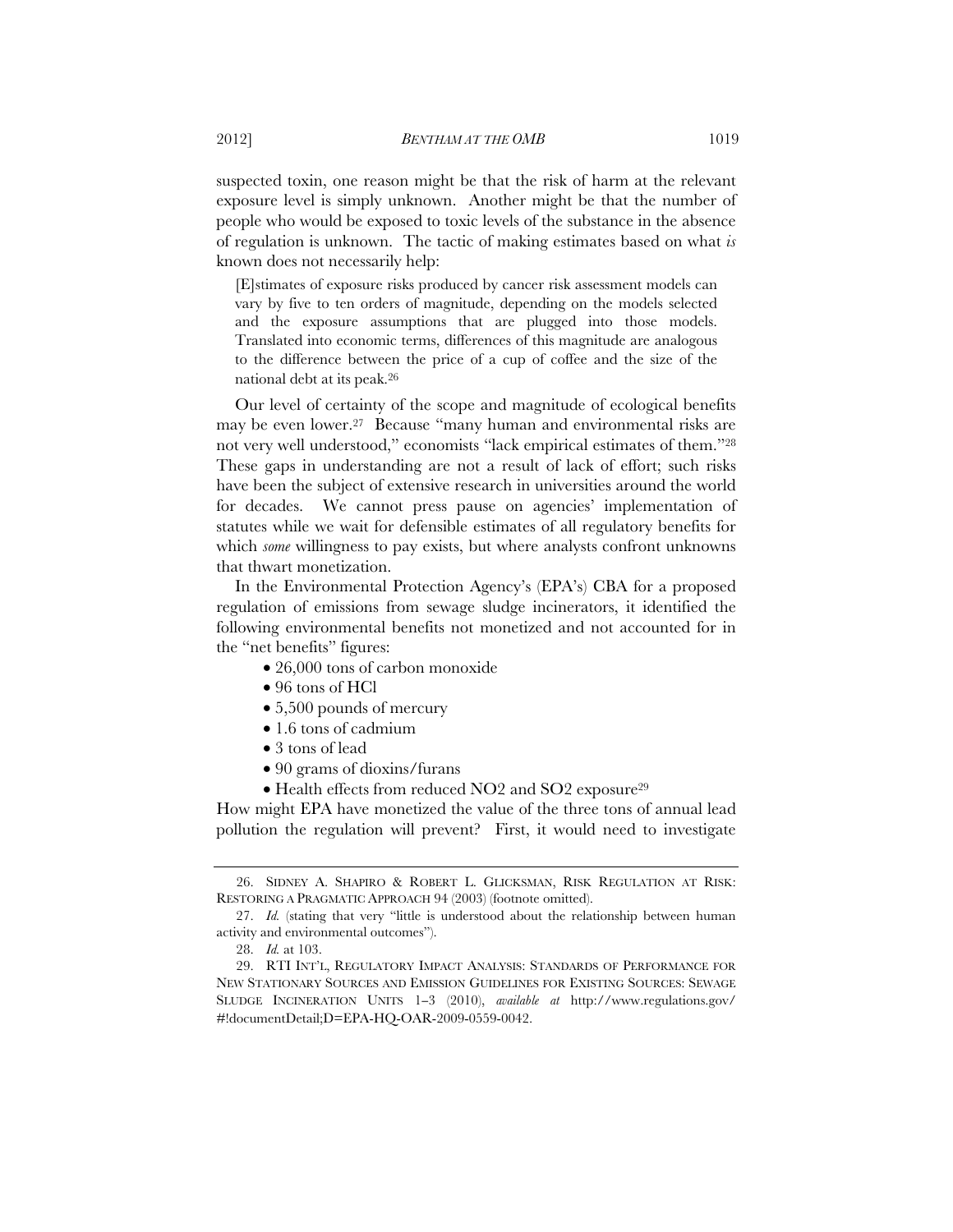dispersal patterns of lead for each incinerator. Does particulate lead fall on crops or farmland? To what extent does lead fall onto playgrounds, backyards, or other areas where children—who are particularly sensitive to lead in small amounts30—may be exposed? Is the lead deposited in, for example, public park sandboxes where children would be especially likely to get lead on their hands—hands that may enter their mouths or may touch the food they eat? The EPA must determine not just where the lead will be dispersed in the absence of regulation, but how much will actually end up in people's bodies. And, for the entire exposed population, the EPA will want to know the amount of lead exposure from other sources, since the health effects of lowering lead exposure vary depending on the quantity of lead exposure from other sources.31

When the EPA has a handle on how many people at what ages and at which baseline levels of lead exposure will be affected by the rule, it can start to monetize the health and other benefits of avoided lead exposures. One problem with lead pollution is that exposure to even minute quantities can lower the IQs of children.<sup>32</sup> So, the EPA will need to select a strategy for monetizing lost IQ points. In the past, it has extrapolated the value of IQ points from expected reductions in lifetime earnings; however, this is an incomplete valuation, as it fails to account for potentially diminished quality of life and for impacts on affected children's parents.33

Once the EPA has completed this monetization exercise, it still must identify and monetize other benefits that will result from diminished lead exposure, such as other health benefits (besides retained IQ points), and the reduced crime that may occur if exposure to this powerful neurotoxin is reduced.34 Then, the EPA must complete the challenging exercise of monetizing ecological harms avoided by the reduction in lead pollution.

And then the EPA would have to complete a similar exercise for all the other unmonetized benefits on its list, a project that would likely require it to commission expensive and time-consuming new research. While the results of such an undertaking may have some value—even though the risk-

 <sup>30.</sup> Richard L. Canfield et al., *Intellectual Impairment in Children with Blood Lead Concentrations Below 10* μ*g per Deciliter*, 348 NEW ENG. J. MED. 1517, 1518, 1525 (2003).

 <sup>31.</sup> *See id.* at 1522–23 (noting that previous research has shown that effects of lead on IQ are proportionally greater at a lower lead concentration).

 <sup>32.</sup> *See id.* at 1525 (stating that "there may be no threshold for the adverse consequences of lead exposure" that are both persistent and irreversible).

 <sup>33.</sup> FRANK ACKERMAN & LISA HEINZERLING, PRICELESS: ON KNOWING THE PRICE OF EVERYTHING AND THE VALUE OF NOTHING 103–04 (2004).

 <sup>34.</sup> *See* Steven D. Levitt, *Lead and Crime*, FREAKONOMICS (July 9, 2007, 10:04 AM), http://www.freakonomics.com/2007/07/09/lead-and-crime/ (stating that evidence shows that "high exposure to lead is harmful to both IQ and the ability to delay gratification, two traits that could enhance the attractiveness of crime").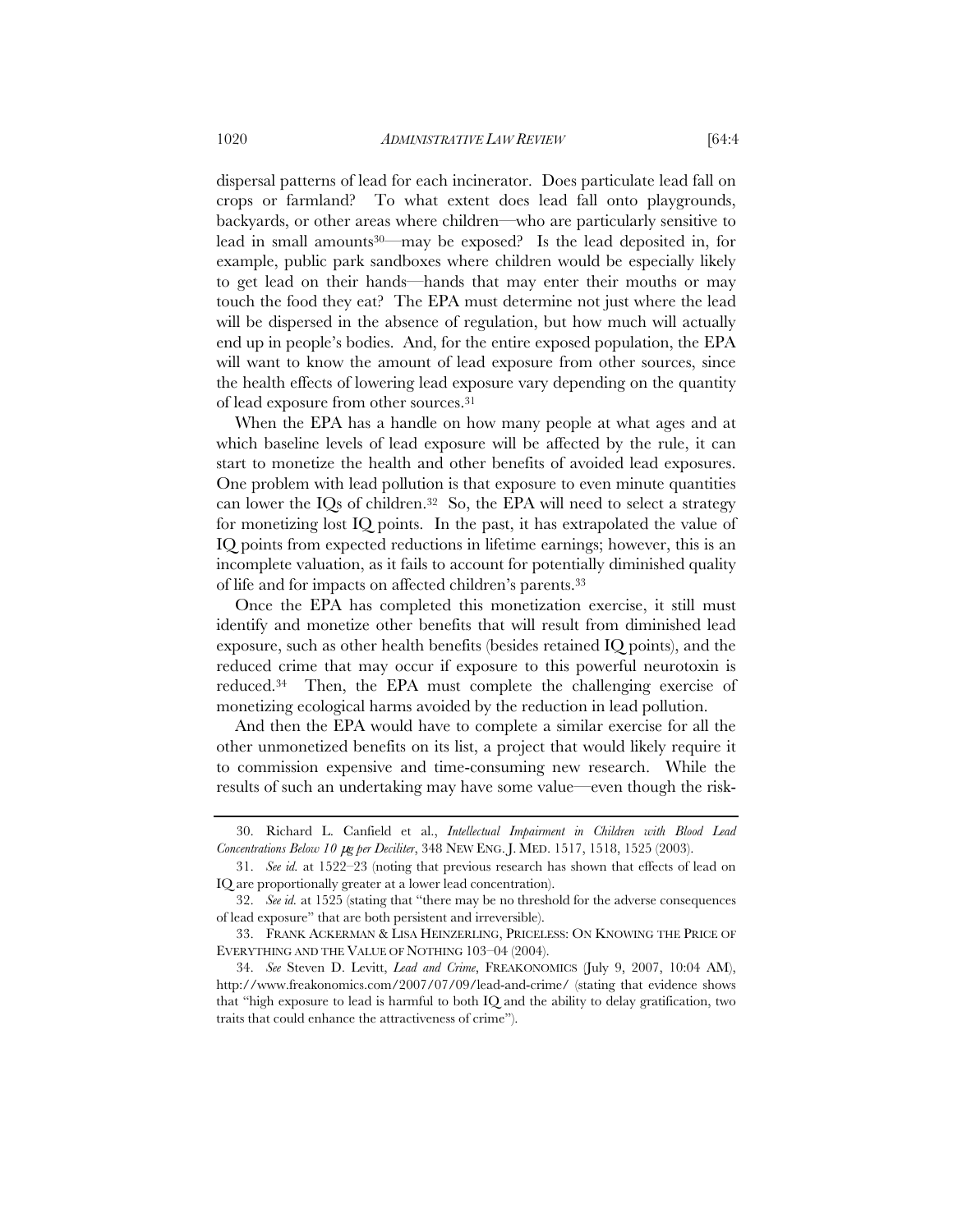analysis-and-monetization exercise will undoubtedly produce indeterminate values for many benefits—if the agency thinks it is important to regulate expeditiously to prevent additional harms from accruing, then it may not be feasible for the EPA to monetize every regulatory benefit for which any significant partially monetizable value may exist.

# II. PROFESSOR ROWELL'S LOGICAL ARGUMENT FOR A MONETARY COST–BENEFIT ANALYSIS DECISION CRITERION RELIES ON TWO INVALID ASSUMPTIONS

#### According to Professor Rowell:

When monetized costs exceed monetized benefits, the costs of a regulation exceed what people are willing to pay for the effects of that regulation. Such a regulation should be barred by Executive Order 13,563, which requires that the benefits of a regulation "justify" its costs.

The agency cannot sidestep this conclusion by reference to nonmonetizable benefits. Nonmonetizable benefits have a monetary value of \$0—not because they are necessarily worthless in some larger sense, but because, by definition, any value they may have cannot be expressed in monetary terms. In other words, people are willing to pay \$0 to secure a nonmonetizable benefit—otherwise the benefit would be monetizable.35

Here, Professor Rowell claims to present a justification for a utilitarian

Rowell, *supra* note 1, at 741 n.70. Given that agencies implement statutes enacted via a democratic process, and given that economic values of lives and other intangible regulatory goods are developed, not by popular votes, but by extrapolation from emerging, imperfect academic studies and surveys, it is difficult to see how giving greater weight to CBAs would make rulemaking either more respectful of people's known preferences or more democratic.

 <sup>35.</sup> Rowell, *supra* note 2. To my knowledge, Professor Rowell has not disavowed the contentions made in this RegBlog essay, and so—given what is at stake—these arguments are well worth addressing. Early versions of *Partial Valuation* expanded and elaborated on these arguments, which played a large role in prompting this Response, although the final version of *Partial Valuation* boiled it down to only the following brief language, where Professor Rowell continues to suggest that the CBA valuation process implies that regulators should not regulate when monetized costs exceed monetized benefits:

As we have seen, the nonmonetary effects of regulations are monetized on the basis of people's willingness to pay for those effects. If we take this practice seriously, it points to a reason not to regulate when costs exceed benefits: because in those cases, the costs of the regulation exceed what people are willing to pay for it. Regulating where costs exceed willingness to pay may implicate autonomy concerns about respecting people's preferences, and it may also implicate democratic concerns about the appropriate role of agencies as agents for the public. These concerns may be separable from the typical welfarist arguments offered in favor of cost–benefit analysis as a decision tool. If they are, this would be a reason to refuse to regulate when costs exceed willingness to pay, even if willingness to pay operates as a poor proxy for welfare, as many analysts have argued it does.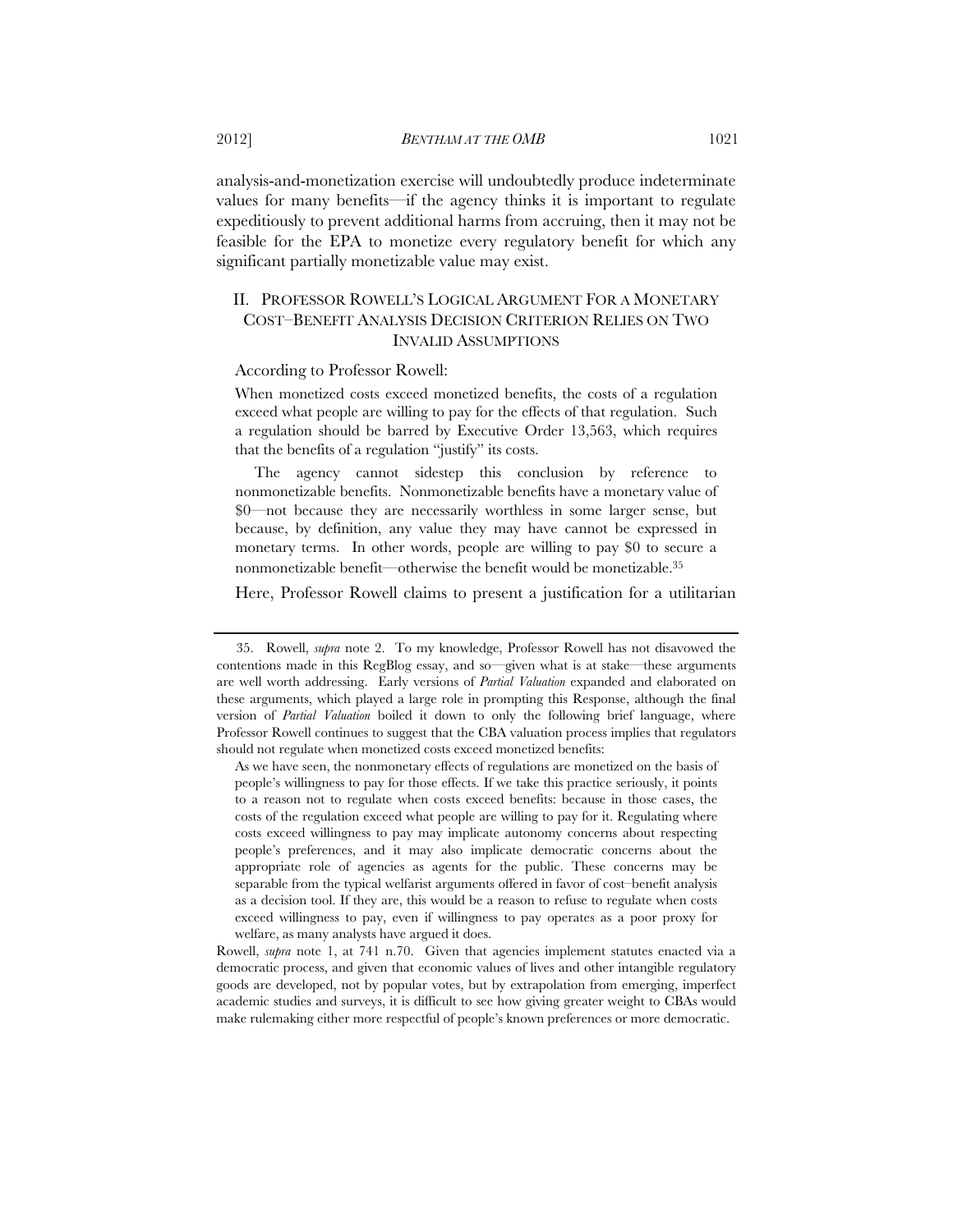decision criterion that works whether or not one subscribes to utilitarianism. Instead of providing any explicitly philosophical grounding for her proposal, she establishes its validity via a sort of logical proof. Even assuming, *arguendo*, that economists are able to monetize every significant regulatory benefit for which there exists any willingness to pay (a heroic assumption taken up in Part I), the logical argument would still fail. This is because the argument depends on an implicit assumption that a budgeting principle that is self-evident in the context of individuals and individual households applies equally to diverse societies where individuals may have very conflicting interests and vastly different resource constraints. The argument also, fatally, conflates two distinct meanings of the phrase "willingness to pay."

# *A. Professor Rowell Implicitly Assumes an Identity of Interests Between Winners and Losers*

#### According to Professor Rowell:

At first blush, NHTSA's argument that nonquantifiable benefits can justify monetized costs may seem plausible. But if we take seriously the claim that these benefits cannot be monetized, the agency's argument cannot stand.

To see this, consider how regulators monetize benefits. The benefits in a regulatory cost–benefit analysis are calculated by reference to people's willingness to pay money to secure those benefits. When monetized costs exceed monetized benefits, the costs of a regulation exceed what people are willing to pay for the effects of that regulation. Such a regulation should be barred by Executive Order 13,563, which requires that the benefits of a regulation "justify" its costs.36

Professor Rowell's argument would be on sounder footing if there were a single, unitary purchaser and beneficiary of regulatory goods. This hypothetical purchaser and beneficiary would wisely avoid irrational regulatory expenditures. But this reasoning only works when there is a complete identity of interests between regulatory winners and losers. Assuming nothing constrains an individual from spending her money however she likes, it is perfectly logical to say it makes no sense for her to spend more on something than she is willing to pay for it. However, the same logic that holds for individuals does not hold at the societal level. This becomes clearer when moving from a generic proposition like "society should not spend more than it is willing to pay for mine safety" to a concrete application like "federal regulators should not require Massey

 <sup>36.</sup> Rowell, *supra* note 2; *see also* Rowell, *supra* note 1, at 741 n.70.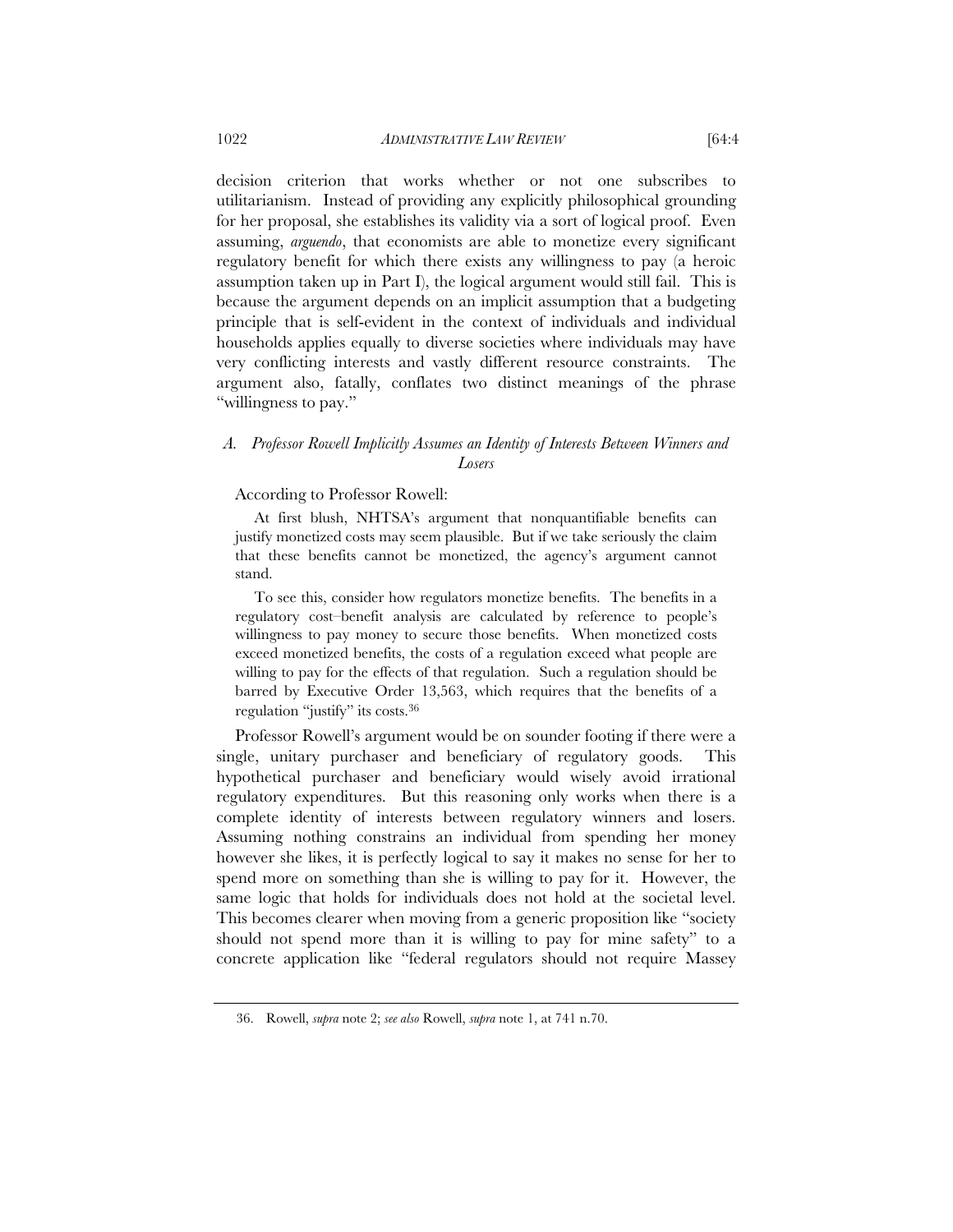Energy to spend more to prevent deadly coal mine accidents than whatever amount coal miners, and other beneficiaries, are willing to pay for that safety." Our "society" is composed of individuals. Under almost any regulation, some will win and some will lose.

"Sadie should not voluntarily pay more for any good than the amount she is willing to pay" is true as a matter of logic. However, "society should not voluntarily pay more for regulatory benefits than the amount society is willing to pay, where the amount society is willing to pay is defined to mean the monetized value of the regulatory benefit to the regulatory beneficiaries, as derived via willingness-to-pay studies" is a normative statement, and one that requires defense. To the extent the normative justification for Professor Rowell's neo-Benthamite decision criterion lies in utilitarianism or some other variety of consequentialism such as welfarism—this should be made explicit.

For example, consider the family in *Partial Valuation*'s "science fair" example.37 There, parents are not willing to pay more than \$25 to enter their child into a science fair, and so it makes no sense for that family to pay more money for the science fair than the \$25 it is willing to pay.<sup>38</sup> Does it similarly never make sense for federal regulators to establish national public health, safety, or environmental standards with monetized costs that exceed the monetized value of the benefits?

A family is different, not just quantitatively, but also qualitatively, from the aggregate population of the United States. Even if this hypothetical family should not pay more than \$25 for the science fair, it simply does not follow that a similar logic applies to society at large. For example, assume that the average family entering a child in that science fair is willing to pay a maximum of \$25 in admission fees, and that this \$25 happens to be the actual fee for admission. Assume that the state provides a partial subsidy of the fair, at a cost of \$5 per child, to cover the extra cost of keeping the facility open and staffing the event, so that the total social cost of each child's participation is \$30: the \$25 entry fee plus the \$5 subsidy. If the only monetizable benefits are represented by the families' willingness to pay entry fees, would it be irrational for the state to subsidize this science fair, given that the monetized costs exceed the monetized benefits by \$5 per child?39

In truth, we do not yet have enough information to determine whether

 <sup>37.</sup> *See* Rowell, *supra* note 1, at 739–41.

 <sup>38.</sup> *Id.* at 739–40.

 <sup>39.</sup> While it may appear that the state offering the subsidy had a sort of "willingness to pay" (WTP) that should be counted, CBA only counts monetized benefits to regulatory beneficiaries as benefits. *See infra* Part II.B.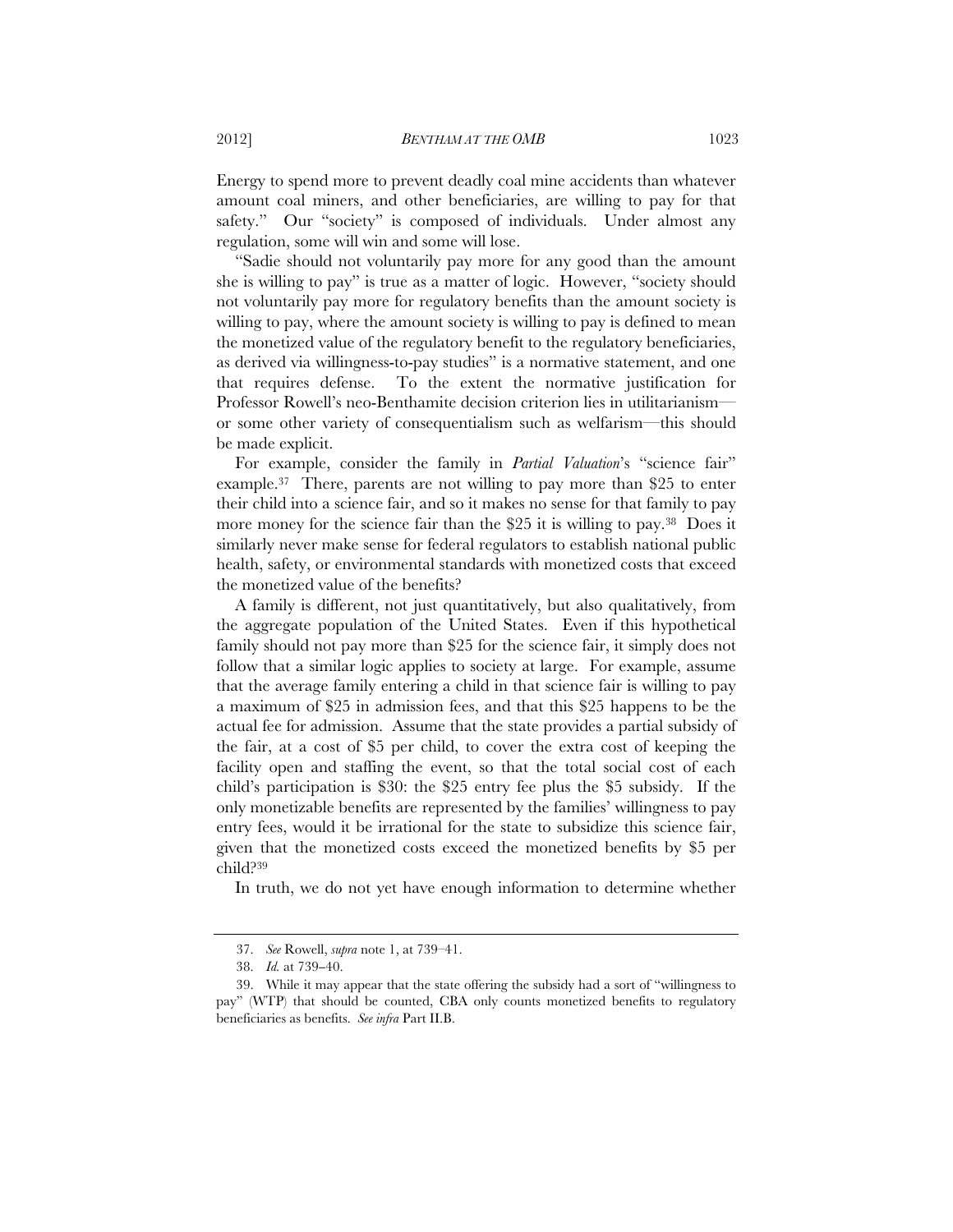this subsidy would be a good or bad investment of government funds. We need to know more about the students, their families' resource constraints, the science fair itself, and how it compares to other projects that are *actually* competing with the science fair for the relevant funds. Someone needs to make a decision that considers qualitative factors, and not just the monetized values of costs and benefits. Perhaps the students live in an economically depressed area and their parents have a below-average ability to pay for such educational "extras." If we imagine that families with average incomes in that state would have been willing to pay entry fees of \$50, on average, for the exact same experience, then it may not be unreasonable for a decisionmaker to conclude that the state's subsidy of the facially cost-ineffective science fair is a good thing.

# *B. Professor Rowell Assumes that Economic Estimates of Beneficiaries' Willingness to Pay Accurately Represent Larger Societal Preferences*

The phrase "willingness to pay" can mean two things. It can be used in a general sense to refer to the willingness of a person, entity, or society to expend resources on some thing. And so, when legislation directing NHTSA to improve vehicle rearview visibility to reduce backover accidents sailed through both houses of Congress and was signed into law by President Bush in 2008,<sup>40</sup> this offered strong evidence of a societal willingness to pay the costs of such a rule.

In the field of welfare economics, "willingness to pay" ("WTP," in the jargon of CBA) is also a term of art that refers specifically to the highest price a recipient is willing to pay for a good.<sup>41</sup> One way regulators monetize the value of the lives saved by regulations is through the use of survey data; people are asked how much they would be willing to pay to eliminate small risks of premature death and, from their responses, economists attempt to monetize the "value of a statistical life" (VSL).<sup>42</sup>

 <sup>40.</sup> Cameron Gulbransen Kids Transportation Safety Act of 2007, Pub. L. No. 110- 189, 122 Stat. 639 (2008) (codified as amended at 49 U.S.C. § 30111 (Supp. 2011)).

 <sup>41.</sup> *See generally* W. Michael Hanemann, *Willingness to Pay and Willingness to Accept: How Much Can They Differ?*, 81 AM. ECON. REV. 635 (1991).

 <sup>42.</sup> In addition, these "value of a statistical life" (VSL) figures are often derived from the "compensating wage premiums" workers receive in exchange for taking on risky work; this process has been criticized on numerous grounds as producing indefensibly low VSL figures. *See infra* note 51. *See generally* Anna Alberini, *What Is a Life Worth? Robustness of VSL Values from Contingent Valuation Surveys*, 25 RISK ANALYSIS 783 (2005). In theory, VSLs can also be derived via assessment of consumer expenditures made for the sake of safety. *See generally* W. Kip Viscusi & Joseph E. Aldy, *The Value of a Statistical Life: A Critical Review of Market Estimates Throughout the World*, 27 J. RISK & UNCERTAINTY 5 (2003). Limitations of this approach include limitations on consumers' knowledge of risks and limitations on their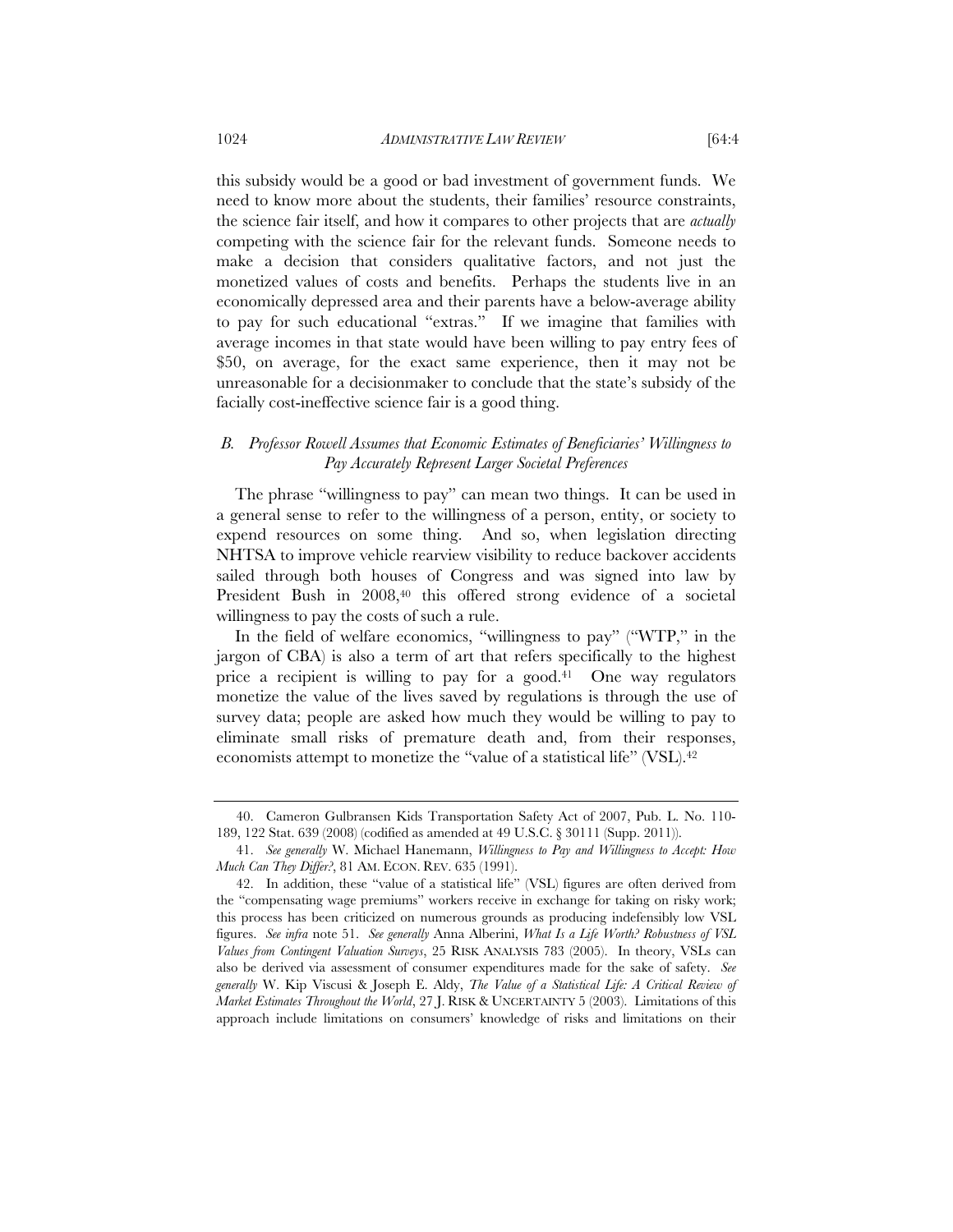But another way to arrive at a VSL figure is by evaluating the results of surveys that ask, "How much would you have to be paid to voluntarily accept being subjected to an additional risk of premature death?" A thorny problem for CBA economists is that VSL figures derived from "willingness to accept" (WTA) survey data are higher than VSLs derived via WTP.43 This is hardly surprising, since people have a demonstrated tendency to want to hang on to whatever health and environmental entitlements they "own,"44 and since WTP figures are much more tightly constrained by the resources actually available to the research subjects. A person with no disposable income cannot realistically buy more safety, but can nevertheless refuse to sell off—or can set a very high price on—whatever protection he or she already owns.45

Professor Rowell conflates two different meanings of willingness to pay when she argues from the premise that we, as a society, should not pay more for regulatory goods than the amount we are "willing to pay," to the conclusion that determinations of which proposed regulations are sufficiently cost-justified to survive OIRA review should be made via economic analyses wherein any benefits incommensurable with money are monetized, to the extent possible, using WTP.46 WTP, in the CBA context, is only one of several possible mechanisms economists may use when monetizing extra-market goods, and, despite its name, it is not intended to provide a complete measure of societal willingness to pay for those goods. WTP is only meant to reflect the amount the beneficiary would pay for the good if it were available for purchase on the market;47 it does not completely account for human preferences from a broad, societal perspective.

Professor Rowell is incorrect when she states in *Partial Valuation* that "NHTSA determined that people's willingness to pay for protection against

disposable income.

 <sup>43.</sup> Richard O. Zerbe, Jr., *Is Cost–Benefit Analysis Legal? Three Rules*, 17 J. POL'Y ANALYSIS & MGMT. 419, 420–21, 449 (1998).

 <sup>44.</sup> *See id.* at 434; *see also* Hanemann, *supra* note 41, at 646. *But see* Charles R. Plott & Kathryn Zeiler, *The Willingness to Pay–Willingness to Accept Gap, the "Endowment Effect," Subject Misconceptions, and Experimental Procedures for Eliciting Valuations*, 95 AM. ECON. REV. 530, 531– 32 (2005) (arguing that WTP and "willingness to accept" (WTA) may converge when experimental subjects are better educated by testers; however, the goods at issue in this study were tangible goods with market values, and in that sense are different from extra-market health and environmental goods).

 <sup>45.</sup> *See* Thomas O. McGarity, *A Cost–Benefit State*, 50 ADMIN. L. REV. 7, 67–68 (1998).

 <sup>46.</sup> Rowell, *supra* note 2.

 <sup>47.</sup> OMB, CIRCULAR A-4, *supra* note 11, at 18–31; *see, e.g.*, CAROLINE DINWIDDY & FRANCIS TEAL, PRINCIPLES OF COST–BENEFIT ANALYSIS FOR DEVELOPING COUNTRIES 264 (1996).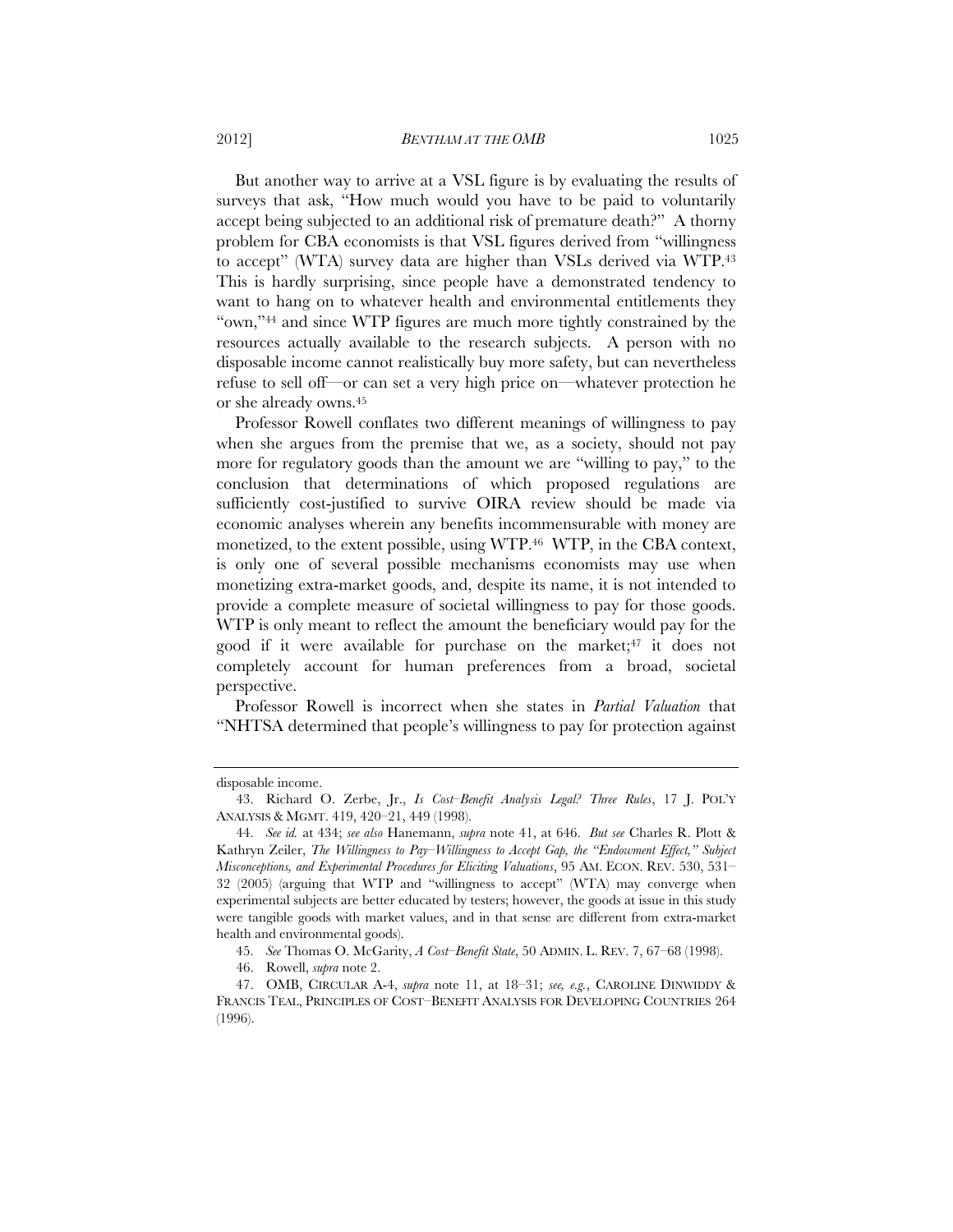mortality risks justifies an expenditure of \$6.1 million per life saved"48 and that "NHTSA has told us that it believes society is willing to pay \$6.1 million per life saved by the rearview camera rule."49 When NHTSA used a VSL of \$6.1 million in its CBA of this rule, the agency did not thereby conclude that \$6.1 million represents the quantum of costs "justified" for this benefit; as is explained in Part IV, *infra*, the issue of what costs are justified is, at least in part, a normative question not conclusively answered by the monetized values of the benefits. And, again, the VSLs used in CBAs (such as NHTSA's \$6.1 million figure) are not claimed by any agency actor to be comprehensive measures of what *society* is willing to pay to save a life. Such VSL estimates are based on the estimated value of a saved life *to* 

*a beneficiary*, and these figures may not even be WTP values; to the extent these values are based on premiums workers must be paid to accept riskier work, they are probably better described as incomplete WTA measures.<sup>50</sup>

It is also noteworthy that WTP should not be the default CBA valuation methodology for extra-market goods, such as averted deaths. As a matter of both logic and fairness, the choice of whether to use WTP values or WTA values for such goods should be determined by who has the stronger rights interest in the goods in question—the intended beneficiaries or the entity being regulated.<sup>51</sup> As Thomas McGarity explains:

A fundamental assumption underlying most health and environmental legislation is that each individual is entitled to some minimal level of security from risks posed by others, and that commonly held resources are likewise protected. Potentially affected individuals or their governmental representatives must be persuaded to accept additional risks; they cannot be imposed with impunity up to the point at which the potentially affected individuals are willing to pay to prevent the risk-producing conduct.<sup>52</sup>

Returning to the proposed rearview camera rule, Congress created an

 52. McGarity, *supra* note 45, at 68 (footnote omitted); *see* Sidney A. Shapiro & Christopher H. Schroeder, *Beyond Cost–Benefit Analysis: A Pragmatic Reorientation*, 32 HARV. ENVTL. L. REV. 433, 456 (2008).

 <sup>48.</sup> Rowell, *supra* note 1, at 728–29.

 <sup>49.</sup> *Id.* at 740.

 <sup>50.</sup> *See supra* note 42; *infra* note 51.

 <sup>51.</sup> Richard O. Zerbe, Jr., *The Legal Foundation of Cost–Benefit Analysis*, 2 CHARLESTON L. REV. 93, 120–21 (2007). In addition to survey data, the "compensating wage premiums" workers must be paid to undertake additional increments of occupational risk are also used to establish VSL values; these VSL values arguably reflect WTA values, assuming workers are not constrained in their ability to decline the riskier work. But these VSL measures arguably reflect decisions made by people who are less risk averse than average, uninformed about the risks of their work, unable to freely choose safer work, or all three, and so the VSL figures derived using this method likely understate the average monetized value of a human life in the United States. *See* ACKERMAN & HEINZERLING, *supra* note 33, at 77–81.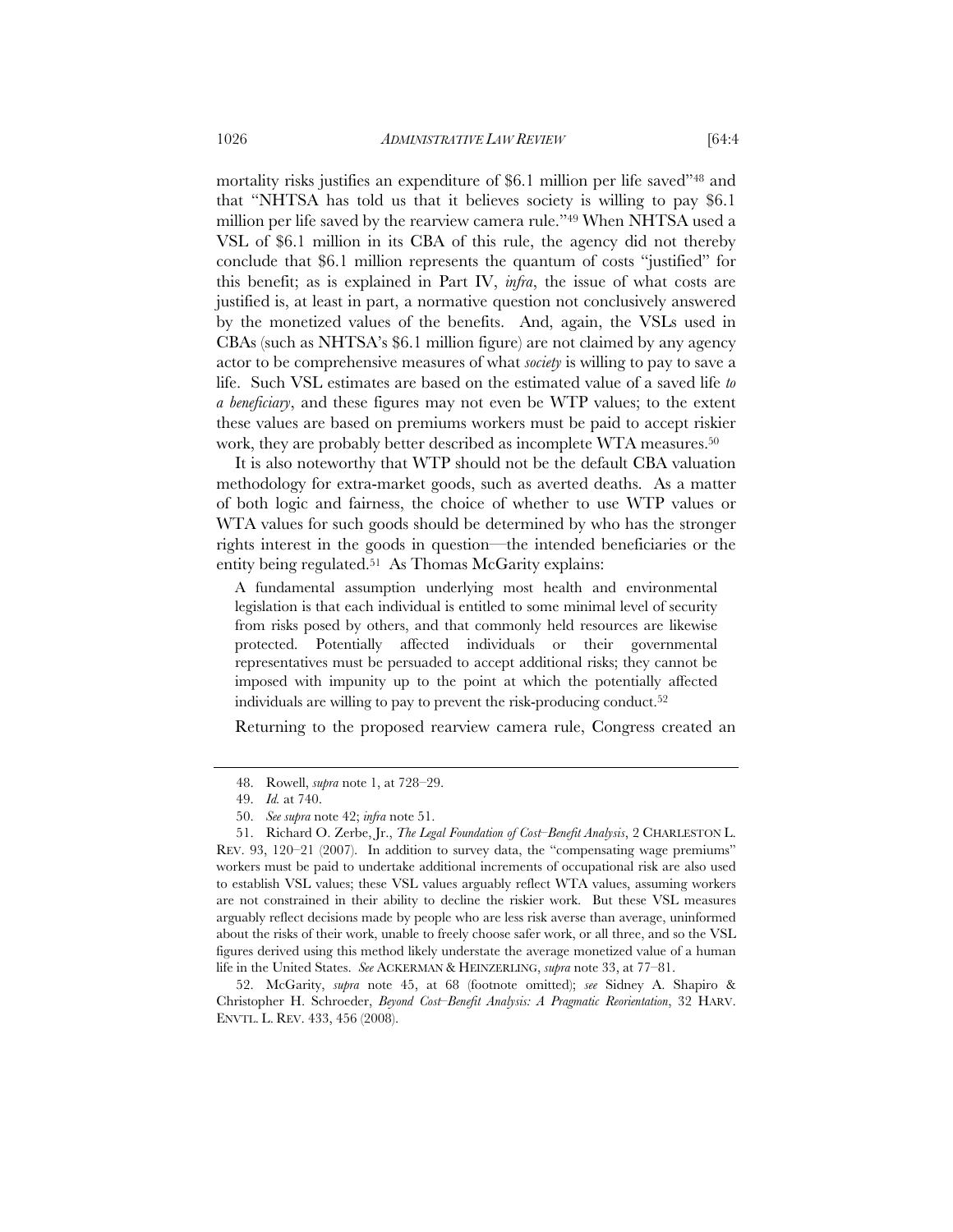entitlement in the intended beneficiaries when it directed NHTSA to promulgate regulations designed to protect pedestrians and cyclists from backover accidents by requiring the installation of cameras, or other equipment that would reduce backover accidents, in new passenger vehicles.53 From this perspective, VSLs for the rule will be too low if they are based on WTP, as opposed to WTA.54

## III. SOME NORMATIVE OBJECTIONS TO A MONETIZED COST–BENEFIT DECISION CRITERION

Because the argument analyzed in Part II fails as a matter of logic, it is best understood as a normative assertion—one that requires a normative defense that Professor Rowell does not provide.

Because the proposal so closely resembles real-world regulatory review, which rarely takes unmonetized regulatory benefits seriously,<sup>55</sup> many objections to the proposal apply equally to most real-world regulatory review. CBA's defenders in the legal literature have provided thoughtful responses to such objections, but a key concession in these responses has been that incommensurable, non-monetizable policy goals and moral values—such as justice, equity, and the promotion of environmental values—should, in some cases, trump competing utilitarian concerns.56

Since the decision criterion defended in Professor Rowell's RegBlog essay would completely omit non-monetizable concerns when determining whether a regulation is sufficiently cost-justified to proceed, it is missing key concessions of the existing normative defenses of CBA, which would allow for some consideration of important non-monetizable concerns when evaluating whether regulations are worth their monetized costs.

 <sup>53.</sup> *See* Cameron Gulbransen Kids Transportation Safety Act of 2007, Pub. L. No. 110-189, 122 Stat. 639 (2008) (codified as amended at 49 U.S.C. § 30111 (Supp. 2011)). For the statistical lives that would be saved under the weakest possible regulation that the NHTSA has the discretion to implement, it is especially difficult to justify the use of WTPderived VSLs.

 <sup>54.</sup> *See supra* note 43 and accompanying text.

 <sup>55.</sup> *See* Luttrell, *supra* note 15, at 109–10, 110 n.93.

 <sup>56.</sup> John D. Graham, *Saving Lives Through Administrative Law and Economics*, 157 U. PA. L. REV. 395, 418–19 (2008); Richard H. Pildes & Cass R. Sunstein, *Reinventing the Regulatory State*, 62 U. CHI. L. REV. 1, 65–66 (1995); *see* ADLER & POSNER, NEW FOUNDATIONS, *supra*  note 16, at 53; *see also* Cass R. Sunstein, *Congress, Constitutional Moments, and the Cost–Benefit State*, 48 STAN. L. REV. 247, 293–94 (1996) ("The various consequences of regulation ought not to be thought commensurable along a single metric. Any cost–benefit analysis should be accompanied by a disaggregated, qualitative description of the consequences of government action, so that Congress and the public can obtain a fuller picture than the crude and misleadingly precise 'bottom line' of the cost–benefit analysis." (footnote omitted)).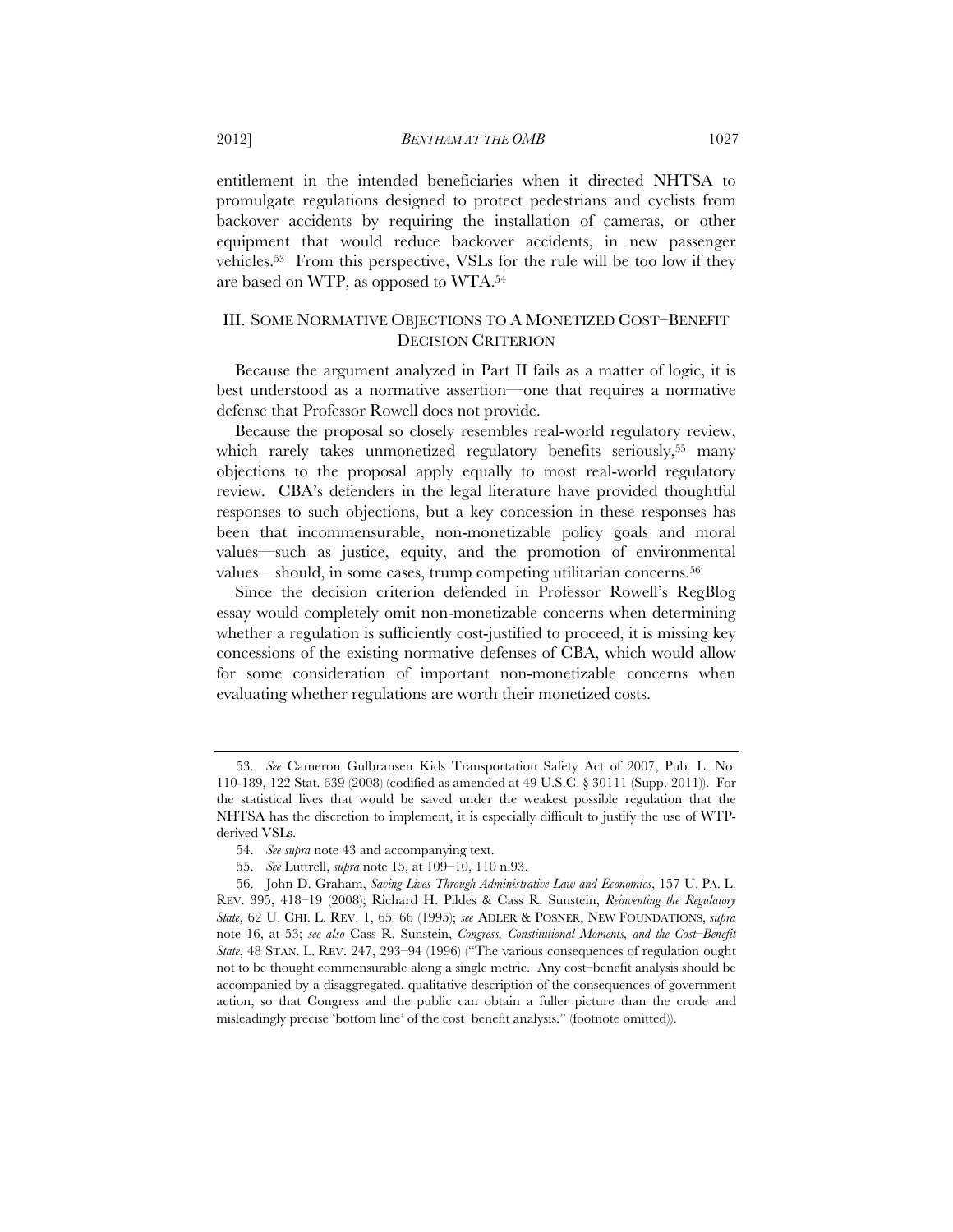## *A. A Monetary CBA Decision Criterion Would Fail to Account for the Rights of Regulatory Beneficiaries*

Many regulatory beneficiaries have a *right*, often a statutory right, to regulatory benefits that could appear to be bad investments under CBA. When we throw these rights and entitlements out the window—except to the extent there exists a willingness to pay for them, i.e., except for this partial, entirely instrumental value—and when we make decisions based solely on the Kaldor–Hicks criterion,<sup>57</sup> we have adopted a policy of strict utilitarianism. This policy is then vulnerable to all the objections that plague utilitarianism. For example, philosophies of ethics and justice that stand in opposition to utilitarianism can be found in the writings of Rawls and Kant, among numerous other philosophers.58 Simply put, utilitarianism is controversial:

Like any comprehensive moral or religious doctrine, utilitarianism will inevitably be controversial. Many persons will reasonably reject it. . . . Basing state policy on utilitarianism or entrenching utilitarianism into the constitution of a democratic society as the foundational value would be akin to establishment of religion. No more than Buddhism, Roman Catholicism, or any other comprehensive doctrine should utilitarianism be advanced for the role of [public philosophy].59

This is not to say that utilitarian, consequentialist concerns have no place at all in setting regulatory policy. But an adoption of a strict monetary CBA decision criterion would amount to a complete rejection of all other rights and values—except to the extent they have an instrumental value that can be monetized—for most rulemakings. Such an "efficiency über alles" policy would stand in tension with the policy goals of many, if not most, of the statutes that regulators are charged with implementing through their regulations, as numerous commentators have persuasively argued. $60$ 

 60. Shapiro & Schroeder, *supra* note 52, at 473 ("[T]o the extent that CBA is defended on normative grounds, it determines the value of proposed policy and regulatory options using just one factor—economic efficiency. This makes CBA unhelpful in implementing the other policy values that underlie most regulatory statutes. Moreover, because it is focused

 <sup>57.</sup> Under the Kaldor–Hicks criterion, a policy is socially beneficial if it has the effect of making one set of people better off and another set worse off, so long as what the winners gain has a higher value than what the losers lose. *See* Richard A. Posner, *The Ethical and Political Basis of the Efficiency Norm in Common Law Adjudication,* 8 HOFSTRA L. REV. 487, 491 (1980).

 <sup>58.</sup> CARL L. BANKSTON III, *Nozick, Robert*, *in* 2 ETHICS 1053, 1054 (John K. Roth ed., rev. ed. 2005); s*ee, e.g.*, RICHARD A. SPINELLO, *Deontological Ethics*, *in* 1 ETHICS 367, 368 (John K. Roth ed., rev. ed. 2005).

 <sup>59.</sup> Richard J. Arneson, *Rawls Versus Utilitarianism in the Light of Political Liberalism*, *in* THE IDEA OF A POLITICAL LIBERALISM: ESSAYS ON RAWLS 231, 246–47 (Victoria Davion & Clark Wolf eds., 2000).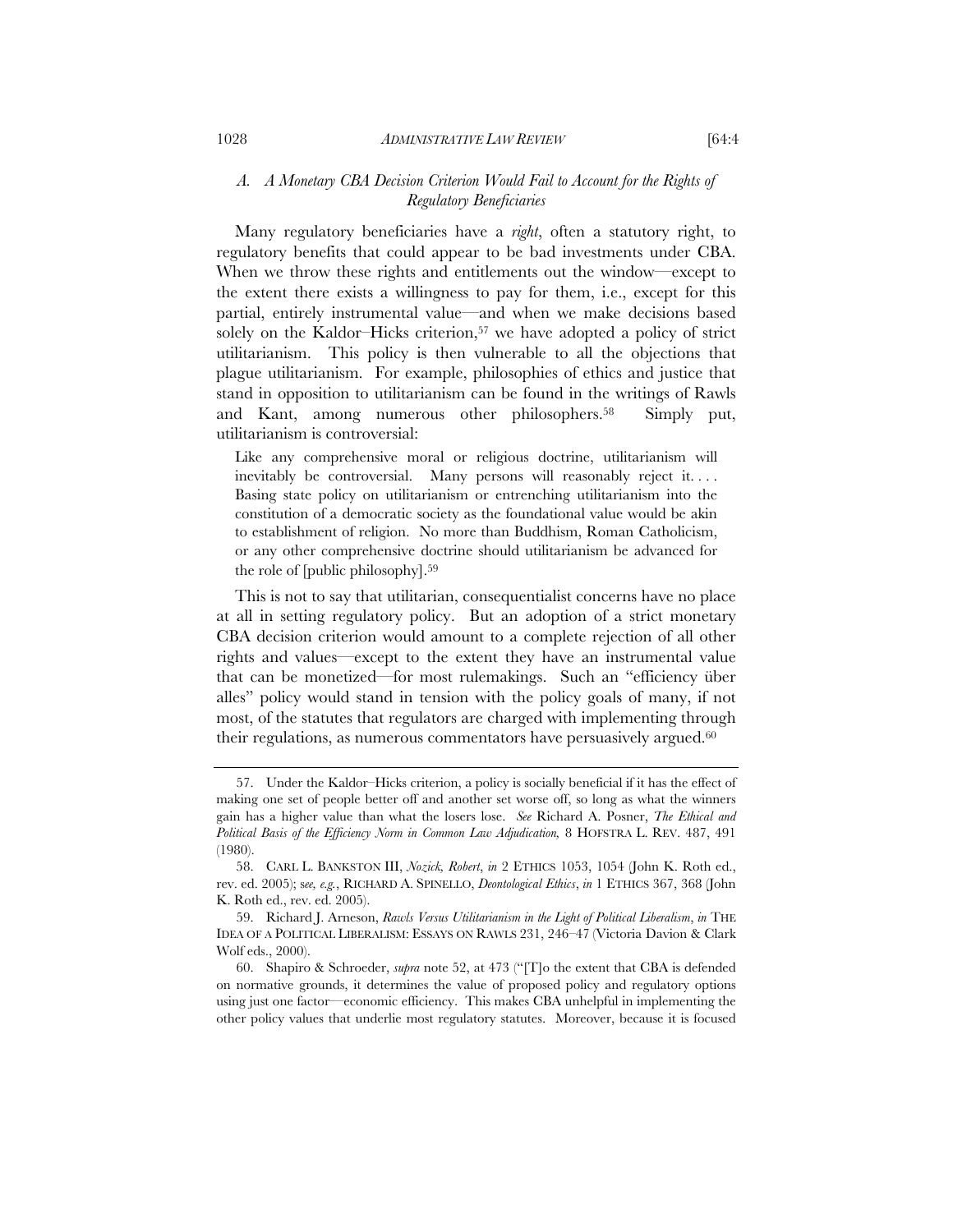#### *B. Many Societal "Goods" Have More Than an Instrumental Value*

A recent outraged blog post from Lisa Heinzerling highlights the clear, inherent tension between a completely monetary CBA decision criterion and the protection of rights in a civil society. 61 When the Department of Justice (DOJ) issued regulations—mandated by statute—intended to control rampant rape and other sexual abuse of prisoners, DOJ was required to submit a CBA of the proposal to OIRA. And so, in a chilling report, DOJ dutifully attempted to provide the monetized value of rape and sexual abuse.62 A forcible rape of an adult prisoner was assigned a monetary value of -\$310,000 or -\$480,000, while "contacts with a staff member that only involved touching of the inmate's buttocks, thigh, penis, breasts, or vagina in a sexual way" were assigned a value of -\$600 per incident.<sup>63</sup> Although this CBA apparently did not influence DOJ's final rules,64 in theory, we *could* use monetization to determine whether prevention of sexual assault is worth the expense; this appears to be how we would make such decisions under a strictly monetary CBA decision criterion.65

on only one value, CBA does not generate any discussion of how to resolve conflicts between efficiency and other regulatory and policy goals to the extent that this conflict is relevant under a regulatory statute."); *see* David M. Driesen, *Distributing the Costs of Environmental, Health, and Safety Protection: The Feasibility Principle, Cost–Benefit Analysis, and Regulatory Reform*, 32 B.C. ENVTL. AFF. L. REV. 1, 92–93 (2005); *see also* Sinden, Kysar, & Driesen, *supra* note 21, at 56–57 (summarizing philosophical objections to CBA in the regulatory context). *See generally* Amy Sinden, *In Defense of Absolutes: Combating the Politics of Power in Environmental Law*, 90 IOWA L. REV. 1405, 1408–10 (2005).

 <sup>61.</sup> Lisa Heinzerling, *Cost–Benefit Jumps the Shark: The Department of Justice's Economic Analysis of Prison Rape*, GEO. L. FAC. BLOG (June 13, 2012), http://gulcfac.typepad.com/ georgetown\_university\_law/2012/06/cost-benefit-jumps-the-shark.html.

 <sup>62.</sup> DEP'T OF JUSTICE, REGULATORY IMPACT ASSESSMENT: NOTICE OF FINAL RULE FOR PRISON RAPE ELIMINATION ACT (PREA) STANDARDS (May 17, 2012), *available at* http://www.ojp.usdoj.gov/programs/pdfs/prea\_ria.pdf.

 <sup>63.</sup> *Id.* at 24, 64.

 <sup>64.</sup> Heinzerling, *supra* note 61.

 <sup>65.</sup> In a blog post responding to Professor Heinzerling, Rick Hills argues that the Department of Justice's (DOJ's) regulations might have prevented more assaults if DOJ had given more weight to the results of its CBA. Rick Hills, *In Defense of Cost–Benefit Analysis: Lessons from Recent Rules for Preventing Prison Rape*, PRAWFSBLAWG (June 16, 2012, 11:51 AM), http://prawfsblawg.blogs.com/prawfsblawg/2012/06/in-defense-of-cost-benefit-analysislessons-from-recent-rules-for-preventing-prison-rape.html. Even if this is true, it is a consequentialist argument; CBA will point toward less protection of human rights in other cases. Professor Heinzerling argues that CBA is not the appropriate decision criterion for determinations of how much sexual assault of prisoners to prohibit, but she does not claim CBA will always result in less protection for prisoners.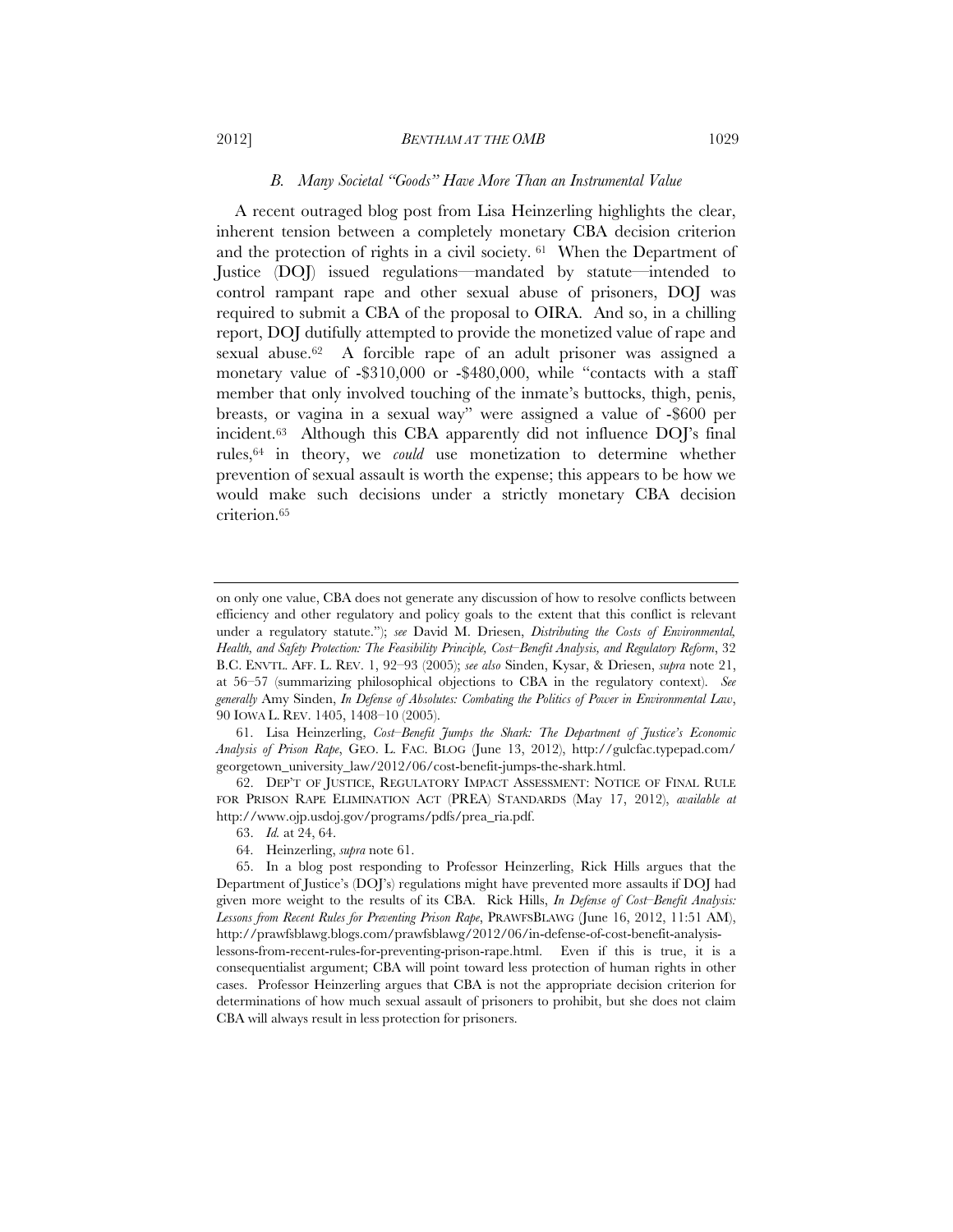# IV. EXECUTIVE ORDER 12,866 AND EXECUTIVE ORDER 13,563 ARE UNAMBIGUOUS IN THAT NEITHER REQUIRES REGULATIONS TO PASS A "MONETARY CBA"

Professor Rowell writes that President Obama's Executive Order on regulatory review, Executive Order 13,563,<sup>66</sup> is ambiguous in that it is not clear whether agencies can rely on non-monetized benefits in determining that benefits justify costs for a rule whose monetized benefits exceed its monetized costs.67

But there is no ambiguity there. The language in Executive Order 13,563 to the effect that benefits must justify costs is taken directly from Executive Order 12,866,<sup>68</sup> a Clinton-era order on regulatory review that Executive Order 13,563 explicitly reaffirms and does not amend.<sup>69</sup> Executive Order 12,866 provides that, to the extent permitted by law, "[e]ach agency shall assess both the costs and the benefits of the intended regulation and, recognizing that some costs and benefits are difficult to quantify, propose or adopt a regulation only upon a reasoned determination that the benefits of the intended regulation justify its costs."70 Nothing at all in either Executive Order requires *monetization* of any costs or benefits, and certainly neither requires that monetized costs must exceed monetized benefits.

In 1981, Ronald Reagan issued Executive Order 12,291,71 which was replaced in 1993 by Executive Order 12,866. Executive Order 12,291 provided that "[r]egulatory action shall not be undertaken unless the potential benefits to society for the regulation *outweigh* the potential costs to society."72

"Justify" means "to prove or show to be just, right, or reasonable."73 "Outweigh" means "to exceed in weight, value, or importance."74 By changing this word, and by explicitly recognizing concerns like equity and distributional fairness,75 Clinton softened the CBA requirements that had earlier existed under Executive Order 12,291.

The OMB's 2003 guidelines to agencies conducting CBA under

 <sup>66.</sup> Exec. Order No. 13,563, 3 C.F.R. 215 (2012).

 <sup>67.</sup> Rowell, *supra* note 1, at 725, 730–31.

 <sup>68.</sup> Exec. Order No. 12,866, 3 C.F.R. 638 (1994) (reprinted as amended in 5 U.S.C. § 601 (1994)).

 <sup>69.</sup> Exec. Order No. 13,563, 3 C.F.R. at 215.

 <sup>70.</sup> Exec. Order No. 12,866, 3 C.F.R. at 639.

 <sup>71.</sup> Exec. Order No. 12,291, 3 C.F.R. 127 (1982).

 <sup>72.</sup> *Id.* at 128 (emphasis added).

 <sup>73.</sup> MERRIAM-WEBSTER'S COLLEGIATE DICTIONARY 680 (11th ed. 2003).

 <sup>74.</sup> *Id.* at 882.

 <sup>75.</sup> Exec. Order No. 12,866, 3 C.F.R. at 639.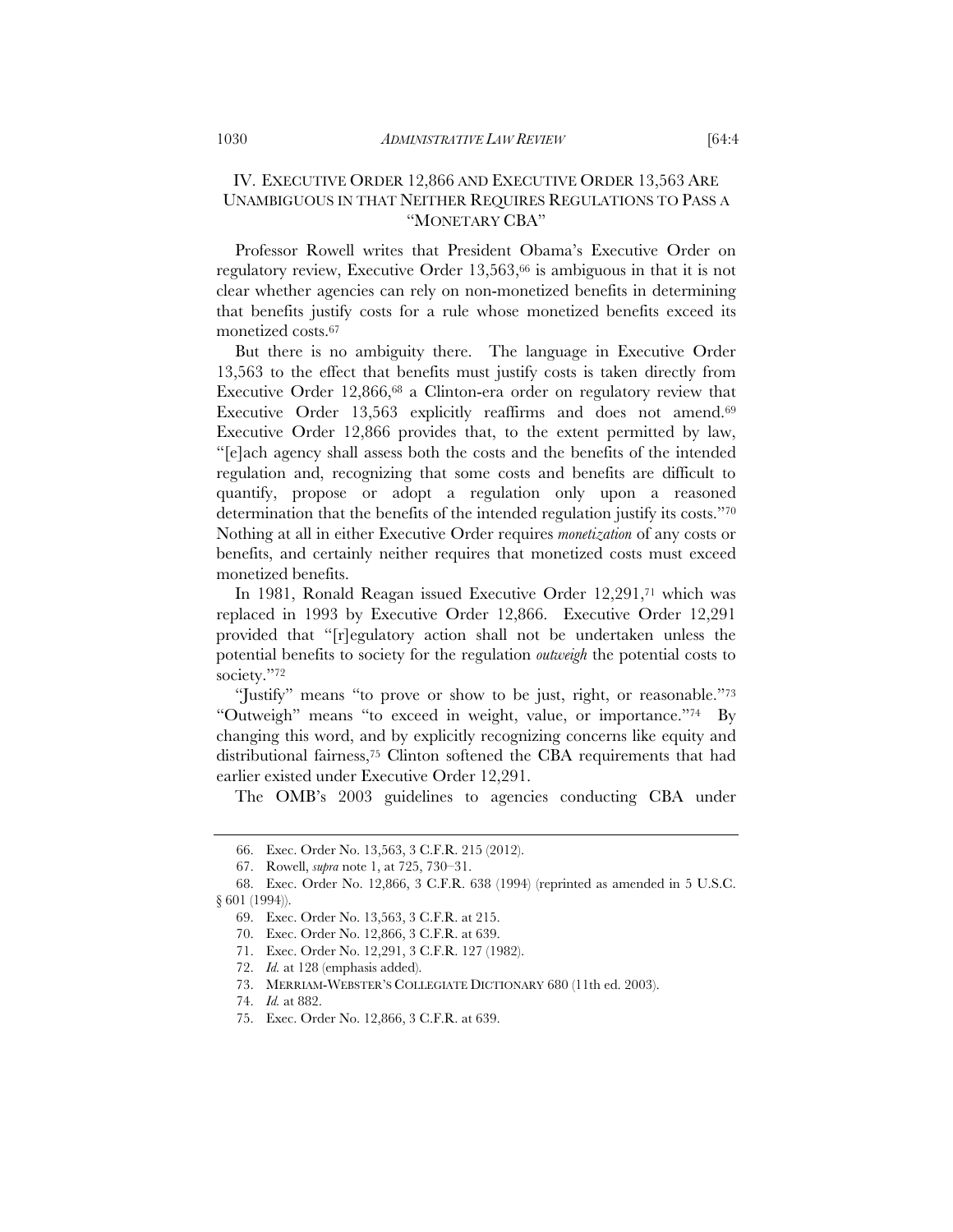Executive Order 12,866, which were issued under George W. Bush's Administration and which remain active, support this construction. The guidelines provide: "When important benefits and costs cannot be expressed in monetary units, [CBA] is less useful, and it can even be misleading, because the calculation of net benefits in such cases does not provide a full evaluation of all relevant benefits and costs."76 Moreover, the guidelines explicitly recognize that nonmonetized benefits can influence policy outcomes: "For cases in which the unquantified benefits or costs affect a policy choice, you should provide a clear explanation of the rationale behind the choice."77

In sum, nothing in the plain language of the executive orders requires that all regulations subject to regulatory review be evaluated under a formal, completely quantitative, and fully monetized analysis. There is nothing in the text of the currently operative executive orders on regulatory review that would prohibit an analysis that monetizes some goods, describes others qualitatively, and then assesses whether the regulatory benefits of a rule are reasonable, given its costs. Professor Rowell's conclusion that there is no place for consideration of non-monetized goods in a "monetary cost– benefit analysis"78 is irrelevant to actual regulatory policy because there is simply no requirement that the CBA completed by agencies during the regulatory review process be fully monetary.

# V. DESPITE METHODOLOGICAL IMPERFECTIONS IN NHTSA'S CBA, OIRA SHOULD NOT BLOCK THE PENDING BACKOVER RULE

For the reasons explained above, to the extent the monetized values of the deaths and injuries to be prevented by the NHTSA regulation were calculated using WTP estimates—as opposed to WTA estimates—they are likely to be too low. And there are a host of other reasons the prospective monetized benefits of the rule were arguably understated by NHTSA; Professor Rowell identifies many of these. For example, in theory, regulators could find creative ways to partially monetize difficult-to-value goods like avoiding the horrific experience of having run over one's own child, especially if the agency's failure to monetize this good may be what causes OIRA to kick the regulation back to the agency.79

In this way, *Partial Valuation* builds on Professor Rowell's earlier work describing the systematic understatement of regulatory benefits in agency CBAs. For example, she has argued convincingly that agencies relying on

 <sup>76.</sup> OMB, CIRCULAR A-4, *supra* note 11, at 10.

 <sup>77.</sup> *Id.* at 27.

 <sup>78.</sup> Rowell, *supra* note 1, at 741.

 <sup>79.</sup> *See id*. at 737.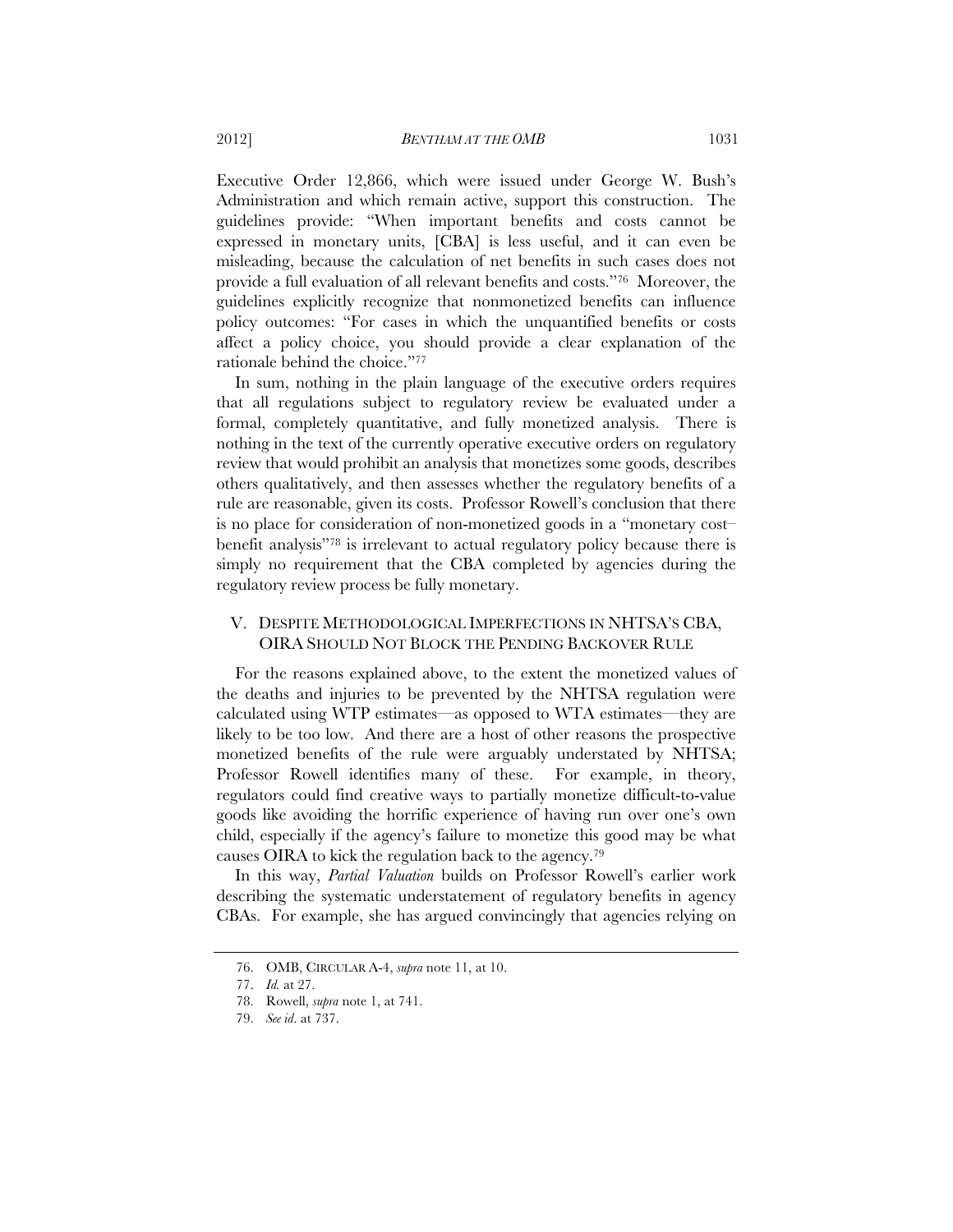existing WTP survey data to calculate the value of averted deaths are likely engaging in a form of "double discounting," thereby improperly reducing the monetized value of lives to be saved by regulation.80 Professor Rowell has also advocated use of VSL multipliers for lives to be saved in the future81—another step that would increase projected regulatory benefits. Although, if regulators *must* evaluate health and environmental standards using CBA, I would go further than the VSL multiplier approach, and would reduce discount rates for all regulatory health and environmental benefits.82 Another problem with NHTSA's CBA of its backover rule is that the  $7\%$  discount rate is indefensibly high.<sup>83</sup> Also, if history is any guide, the rule's costs have most likely been overstated.84

By proposing ways CBAs could be modified to provide more complete accountings of costs and benefits, Professor Rowell follows in the steps of Jeremy Bentham, who was not as cold-hearted in his utilitarianism as many commentators assume.85 For example, while modern-day agency CBA would favor an act that reduces the value of a poor person's home by \$1,000, if that act would create at least \$1,001 in immediate new wealth for a very rich person, Bentham believed that utilitarian decisionmaking should reflect the greater utility that goods, like money, have for people who lack them ("diminishing marginal utility," in the language of economics).86

Professor Rowell is right that many CBA methodologies are in need of reform, and she is right that the benefits side of the ledger is systematically diminished when certain goods that could have been at least partially monetized are omitted from the net benefits analysis altogether. However,

 84. *See generally* David M. Driesen, *Is Cost–Benefit Analysis Neutral?*, 77 U. COLO. L. REV. 335 (2006); Thomas O. McGarity & Ruth Ruttenberg, *Counting the Cost of Health, Safety, and Environmental Regulation*, 80 TEX. L. REV. 1997 (2002).

 <sup>80.</sup> Arden Rowell, *The Cost of Time: Haphazard Discounting and the Undervaluation of Regulatory Benefits*, 85 NOTRE DAME L. REV. 1505, 1525–34 (2010).

 <sup>81.</sup> Cass R. Sunstein & Arden Rowell, *On Discounting Regulatory Benefits: Risk, Money, and Intergenerational Equity*, 74 U. CHI. L. REV. 171, 183–84 (2007).

 <sup>82.</sup> *See* Luttrell, *supra* note 15, at 122 (arguing for the discount rate for health and environmental goods to be lower than the rate for compliance costs).

 <sup>83.</sup> Graham, *supra* note 56, at 504 ("[W]e now realize [a 7% discount rate is] too high."); *see also* Sunstein & Rowell, *supra* note 81, at 206 n.126 (7% rate "seems badly outmoded").

 <sup>85.</sup> *See* Uwe E. Reinhardt, How Economists Bastardized Benthamite Utilitarianism, (unpublished manuscript) http://www.princeton.edu/~reinhard/pdfs/100-NEXT\_HOW\_ ECONOMISTS\_BASTARDIZED\_BENTHAMITE\_UTILITARIANISM.pdf (last visited Nov. 30, 2012) [hereinafter Reinhardt, *Utilitarianism*], *cited with approval in* Uwe E. Reinhardt, *When Value Judgments Masquerade as Science*, N.Y. TIMES ECONOMIX (Aug. 27, 2010 6:00 AM), http://economix.blogs.nytimes.com/2010/08/27/when-value-judgments-masquerade-asscience/.

 <sup>86.</sup> Reinhardt, *Utilitarianism*, *supra* note 85.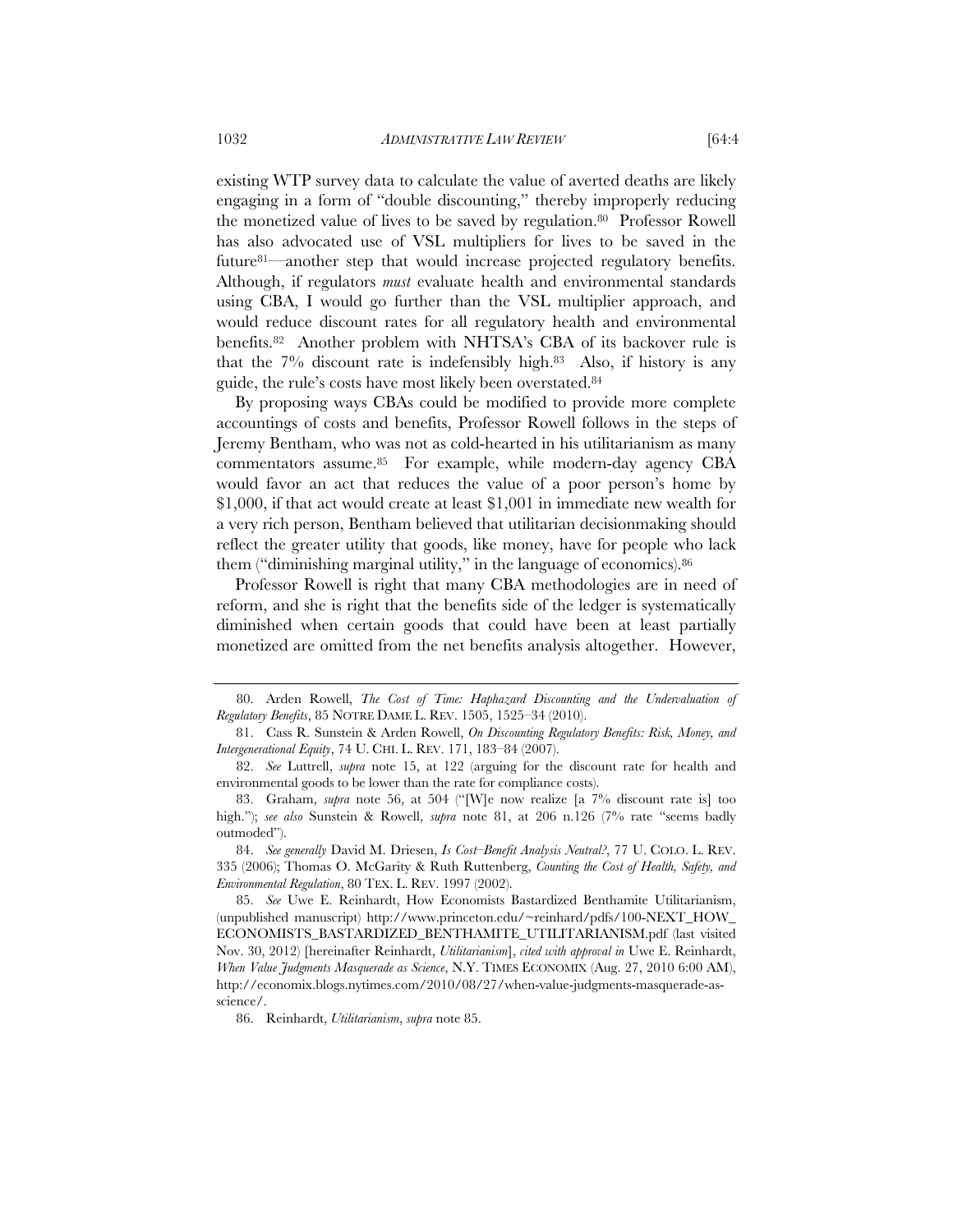many of the much-needed CBA methodological reforms, including Professor Rowell's recommendations regarding the problem of "double discounting,"87 are unlikely to be operationalized by agency analysts until after time-consuming new studies have been commissioned and completed. In the meantime, OIRA should not block NHTSA's backover rule.<sup>88</sup> The executive orders that empower OIRA regulatory review are only effective "to the extent permitted by law."89 When a statute directs an agency to act, the administration cannot overrule the statute by fiat. NHTSA's final rule is mandated by statute, and is now overdue.<sup>90</sup> While—to meet the Act's requirement that NHTSA enable drivers to detect children behind the vehicle—NHTSA was permitted to consider technology, including sensors, cameras, and mirror systems, $91$  in field tests, only the video cameras were effective.92 NHTSA found that "[l]ess expensive countermeasures, i.e., mirrors and sensors, have thus far shown very limited effectiveness and thus would not satisfy Congress's mandate for improving safety."93

While stalling the rule may have saved automakers some compliance costs in the short run, it is highly unlikely that automakers would actually prefer a switch from safety equipment consumers like, such as back-up cameras, which are already standard equipment in 45% of 2012 model cars,94 to something less effective that will likely be unpopular with consumers, such as unsightly "cross-view" side mirrors that extend much

 90. *See* Cameron Gulbransen Kids Transportation Safety Act of 2007, Pub. L. No. 110–189, §2(b), 122 Stat. 639, 639–42 (2008) (codified as amended at 49 U.S.C. § 30111 (Supp. 2011)).

91. *Id.*

 <sup>87.</sup> *See generally* Rowell, *supra* note 80.

 <sup>88.</sup> *See* Rowell, *supra* note 2 ("OIRA should refuse to let the regulation through until the agency completes an adequate analysis.").

 <sup>89.</sup> Exec. Order No. 13,563, 3 C.F.R. 215, 217 (2012) ("Nothing in this order shall be construed to impair or otherwise affect . . . authority granted by law to a department or agency, or the head thereof . . . . "); Exec. Order No. 12,866, 3 C.F.R. 638, 639 (1994) (reprinted as amended in 5 U.S.C. § 601 (1994) ("Nothing in this order shall be construed as displacing the agencies' authority or responsibilities, as authorized by law.").

 <sup>92.</sup> Federal Motor Vehicle Safety Standard, Low-Speed Vehicles Phase-In Reporting Requirements, 75 Fed. Reg. 76,186, 76,189 (proposed Dec. 7, 2010) (to be codified at 49 C.F.R. pts. 571, 585); *see also* NAT'L HIGHWAY TRAFFIC SAFETY ADMIN., VEHICLE BACKOVER AVOIDANCE TECHNOLOGY STUDY 3–5 (Nov. 2006) (while sensors and mirrors were also statutory options, they were highly unsuccessful at preventing backover accidents in NHTSA field tests) [hereinafter VBATS].

 <sup>93. 75</sup> Fed. Reg. at 76,189.

 <sup>94.</sup> Nick Bunkley, *U.S. Rule Set for Cameras at Cars' Rear*, N.Y. TIMES, Feb. 27, 2012, at A3. Smaller, convex "look-down" mirrors—which can only be mounted on a subset of passenger vehicles—were also studied by NHTSA, and—like cross-view mirrors—were effective at preventing backover accidents in 0% of trials. VBATS, *supra* note 92, at 3.